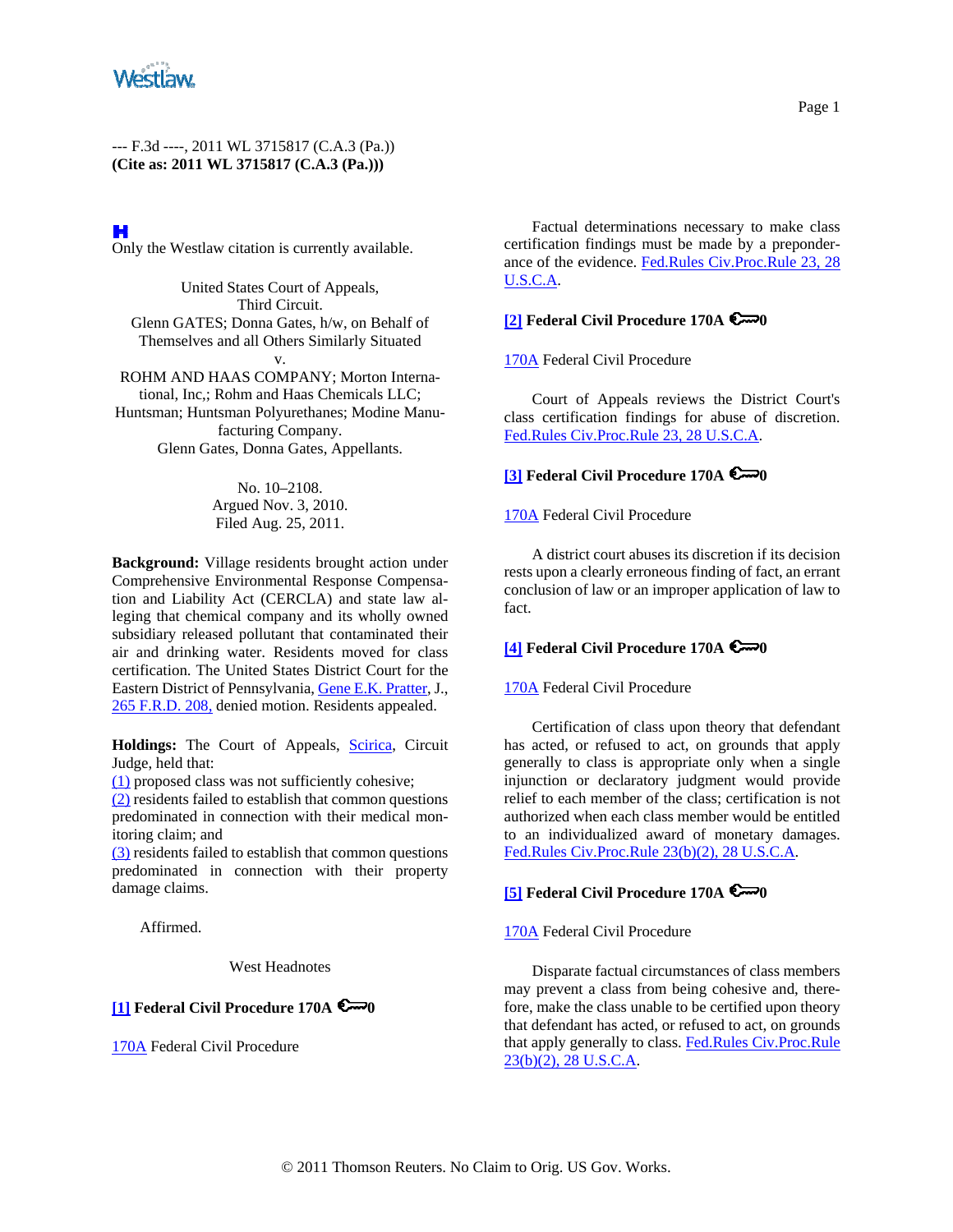# **[6] Federal Civil Procedure 170A**  $\blacktriangleright$ 0

#### 170A Federal Civil Procedure

Class certification upon theory that defendant has acted, or refused to act, on grounds that apply generally to class is not authorized when each class member would be entitled to an individualized award of monetary damages. Fed.Rules Civ.Proc.Rule 23(b)(2), 28 U.S.C.A.

## **[7] Damages 115**  $\epsilon \rightarrow 0$

#### 115 Damages

To prevail on a medical monitoring claim under Pennsylvania law, plaintiffs must prove: (1) exposure greater than normal background levels; (2) to a proven hazardous substance; (3) caused by the defendant's negligence; (4) as a proximate result of the exposure, plaintiff has a significantly increased risk of contracting a serious latent disease; (5) a monitoring procedure exists that makes the early detection of the disease possible; (6) the prescribed monitoring regime is different from that normally recommended in the absence of the exposure; and (7) the prescribed monitoring regime is reasonably necessary according to contemporary scientific principles.

## **[8] Damages 115 0**

#### 115 Damages

Under Pennsylvania law, expert testimony is required to prove elements of a medical monitoring claim.

## **[9] Federal Civil Procedure 170A 0**<sup>0</sup>

#### 170A Federal Civil Procedure

In determining whether to certify a class, a court may consider the substantive elements of the plaintiffs case in order to envision the form that a trial on those issues would take. Fed.Rules Civ.Proc.Rule 23, 28 U.S.C.A.

# **[10] Federal Civil Procedure 170A 0**

#### 170A Federal Civil Procedure

Proposed class of village residents requesting court-supervised program of medical monitoring to detect latent diseases caused by chemical company's release of pollutant into their air and water was not sufficiently cohesive to warrant class certification under rule for injunctive and declaratory relief in their action alleging violations of CERCLA and state law, despite cluster of brain cancer diagnoses in village, where common proof could not be used to show that every proposed class member was exposed to minimum level of pollutant above background level. Comprehensive Environmental Response, Compensation, and Liability Act of 1980,  $\S$  101 et seq.,  $42$ U.S.C.A. § 9601 et seq.; Fed.Rules Civ.Proc.Rule 23(b)(2), 28 U.S.C.A.

## **[11] Federal Civil Procedure 170A 0**

#### 170A Federal Civil Procedure

Proposed class of village residents requesting court-supervised program of medical monitoring to detect latent diseases caused by chemical company's release of pollutant into their air and water could not substitute evidence of exposure of actual class members with evidence of hypothetical, composite persons in order to gain class certification on theory that defendant has acted, or refused to act, on grounds that apply generally to class, where such model did not provide individual average exposures of actual class members. Fed.Rules Civ.Proc.Rule 23(b)(2), 28 U.S.C.A.

# **[12] Federal Civil Procedure 170A 0**

#### 170A Federal Civil Procedure

Class certification rule's predominance inquiry tests whether proposed classes are sufficiently cohesive to warrant adjudication by representation. Fed.Rules Civ.Proc.Rule 23(b)(3), 28 U.S.C.A.

# **[13] Federal Civil Procedure 170A 0**

#### 170A Federal Civil Procedure

Village residents failed to establish that common questions predominated in connection with their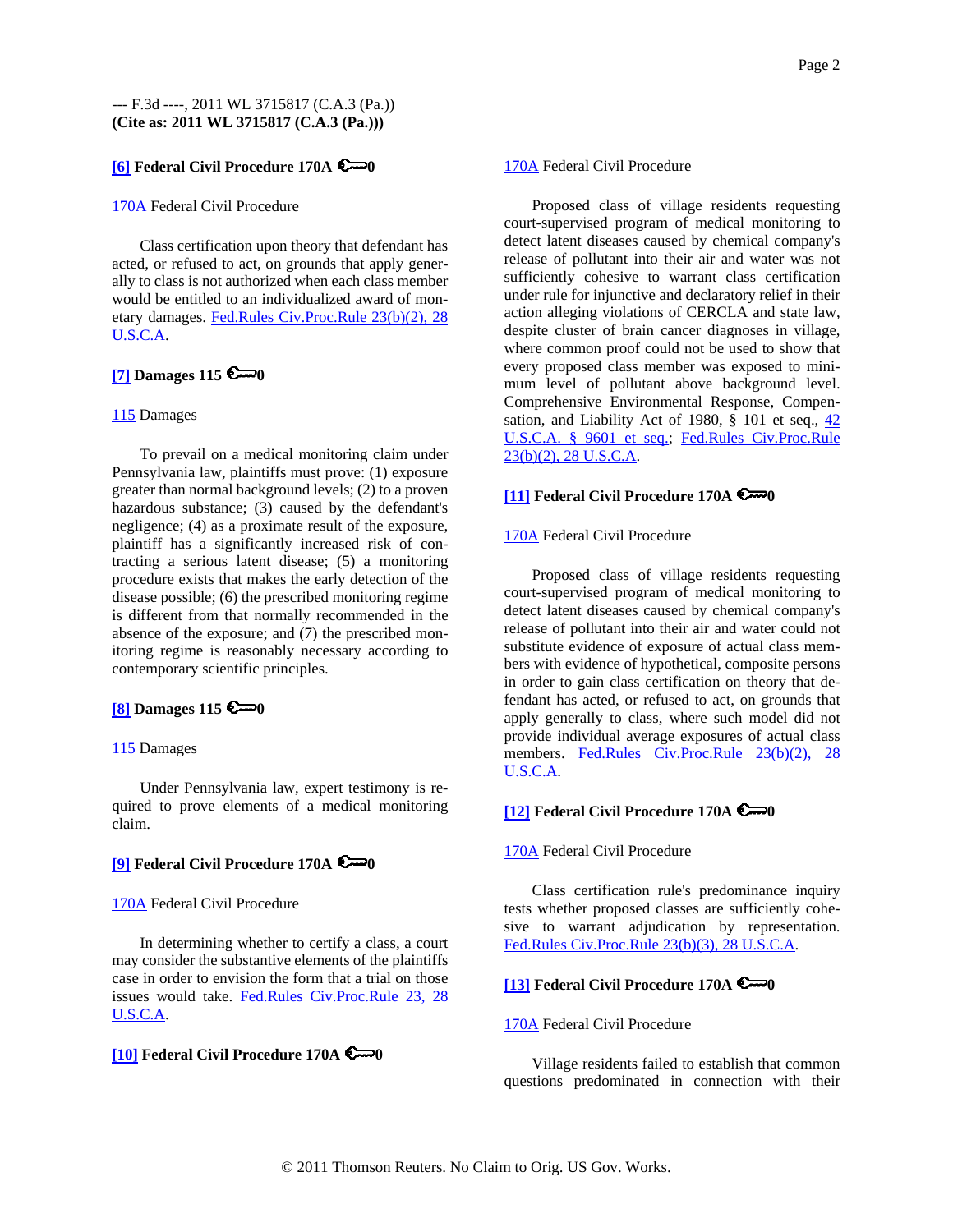medical monitoring claim in their action alleging that chemical company and its subsidiary violated CER-CLA and state law by releasing pollutant that contaminated their air and drinking water, and thus class certification was not warranted, where residents' expert evidence did not reflect that all class members were exposed to pollutant at minimum level above background or that this determination could be made with common proof, risk assessment was necessarily based on reported averages of individuals' characteristics, and determination of what accommodation, if any, was appropriate for each patient necessarily involved individual questions. Comprehensive Environmental Response, Compensation, and Liability Act of 1980, § 101 et seq., 42 U.S.C.A. § 9601 et seq.; Fed.Rules Civ.Proc.Rule 23(b)(3), 28 U.S.C.A.

# **[14] Federal Civil Procedure 170A 0**

#### 170A Federal Civil Procedure

A party's assurance to the court that it intends or plans to meet the class certification rule's requirements is insufficient to warrant certification; a party seeking class certification must affirmatively demonstrate his compliance with the rule. Fed.Rules Civ.Proc.Rule 23, 28 U.S.C.A.

# **[15] Federal Civil Procedure 170A 0**

#### 170A Federal Civil Procedure

Village residents failed to establish that common questions predominated in connection with their property damage claims in action alleging that chemical company and its subsidiary violated CERCLA and state law by releasing pollutant that contaminated their air and drinking water, and thus class certification was not warranted, even if questions relating to defendants' conduct were common, where differing levels of potential contamination over time affected different portions of village to different extents, depending on location, and effect, if any, of contamination on property values claimed to be lost would vary by property. Comprehensive Environmental Response, Compensation, and Liability Act of 1980, § 101 et seq., 42 U.S.C.A. § 9601 et seq.; Fed.Rules Civ.Proc.Rule 23(b)(3), 28 U.S.C.A.

#### 170A Federal Civil Procedure

Certification of an "issue only" class on liability in action alleging that chemical company and its subsidiary violated CERCLA and state law by releasing pollutant that contaminated their air and drinking water was not warranted, where numerous individual issues would remain following class-wide determination of any common issues. Comprehensive Environmental Response, Compensation, and Liability Act of 1980, § 101 et seq., 42 U.S.C.A. § 9601 et seq.; Fed.Rules Civ.Proc.Rule 23(c)(4), 28 U.S.C.A.

# **[17] Federal Civil Procedure 170A 0**

#### 170A Federal Civil Procedure

A court's decision to exercise its discretion to certify an "issue only" class must be supported by rigorous analysis. Fed.Rules Civ.Proc.Rule 23(c)(4), 28 U.S.C.A.

# **[18] Federal Civil Procedure 170A 6**<sup>0</sup>

#### 170A Federal Civil Procedure

When certifying an issue class a court should clearly enumerate the issues to be tried as a class. Fed.Rules Civ.Proc.Rule 23(c)(1)(B), 28 U.S.C.A.

On Appeal from the United States District Court for the Eastern District of Pennsylvania, D.C. Civil Action No. 06–cv–01743, (Honorable Gene E.K. Pratter).Louis C. Ricciardi, Esquire (Argued), Trujillo Rodriguez & Richards, Aaron J. Freiwald, Esquire, Layser & Freiwald, Philadelphia, PA, for Appellants.

Carl A. Solano, Esquire (Argued), Nilam A. Sanghvi, Esquire, Samuel W. Silver, Esquire, Ralph G. Wellington, Esquire, Schnader Harrison Segal & Lewis, Philadelphia, PA, for Appellees, Rohm and Haas Company, Morton International, Inc., Rohm and Haas Chemicals LLC.

Before **SCIRICA**, **RENDELL** and **ROTH**, Circuit Judges.

## **[16] Federal Civil Procedure 170A 0**<sup>0</sup>

OPINION OF THE COURT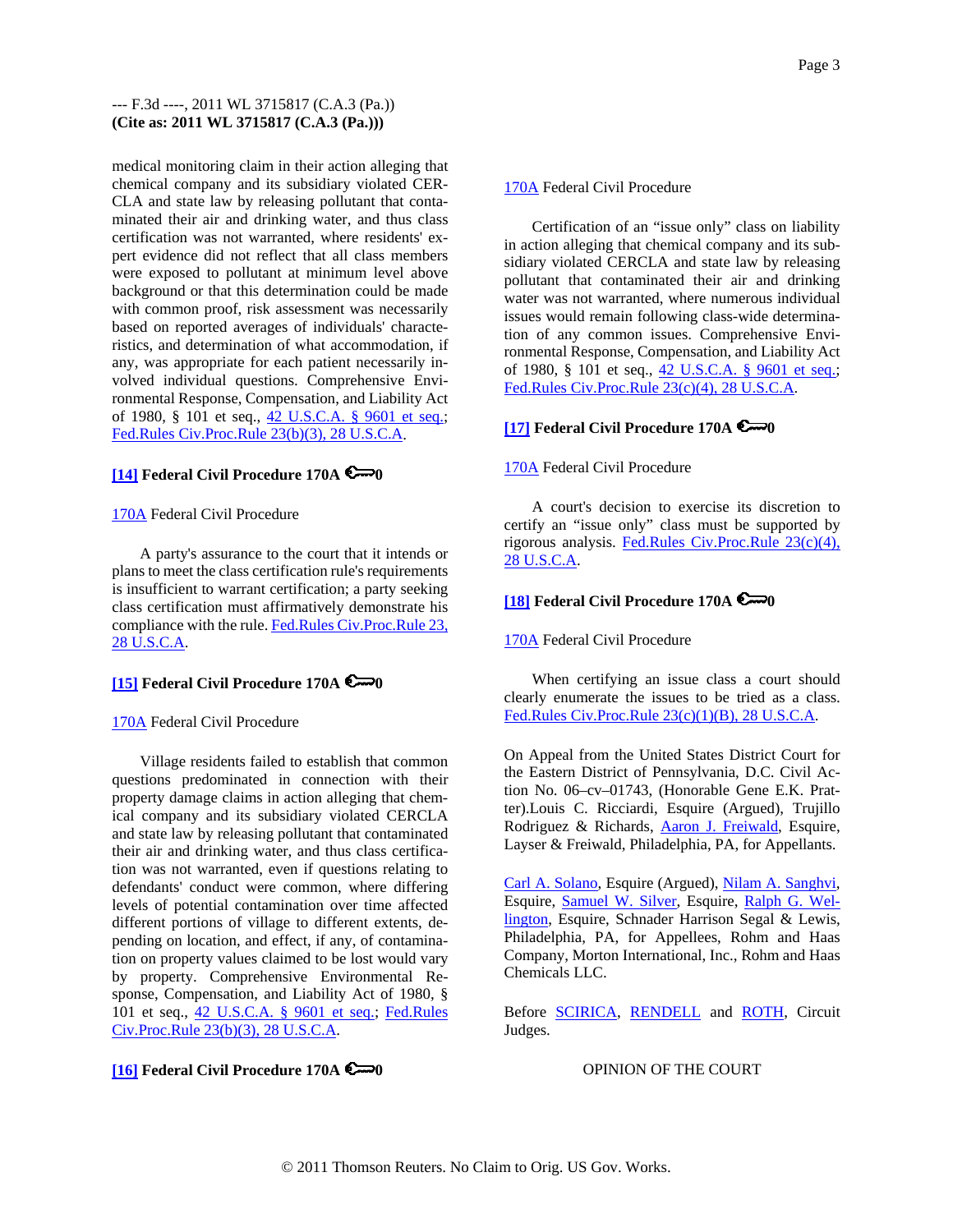#### SCIRICA, Circuit Judge.

**\*1** This is an interlocutory appeal under Fed.R.Civ.P. 23(f) from the denial of class certification for medical monitoring and property damage. Plaintiffs aver chemical companies dumped an alleged carcinogen at an industrial complex near their residences. The District Court found individual issues predominated on exposure, causation, and the need for medical monitoring and also found individual issues predominated as to a liability-only issue class for the property damage claims.

#### I.

Named plaintiffs Glenn and Donna Gates are residents of McCullom Lake Village, Illinois, a primarily residential area of approximately 2000 people and 400 homes. Defendants are chemical companies that owned and operated a facility in Ringwood, Illinois, one mile north of McCullom Lake Village. According to plaintiffs, defendants dumped wastewater containing vinylidene chloride into a nearby lagoon that seeped into an underground aquifer where it degraded into vinyl chloride, a carcinogen. Plaintiffs contend vinyl chloride evaporated into the air from the shallow aquifer and was swept by the wind over McCullom Lake Village.

Plaintiffs seek certification of two classes: (1) a class seeking medical monitoring for village residents exposed to the airborne vinyl chloride between 1968 and 2002, and (2) a liability-only issue class seeking compensation for property damage from the exposure. At issue is whether the District Court erred in finding individual issues barred certification of the proposed trial classes under  $Fed.R.Civ.P. 23(b)(2)$  or  $23(b)(3)$ .</u> We will affirm.

# A.

From 1951 to 2005, defendant Morton International owned and operated the Ringwood facility. In June 1999, defendant Rohm & Haas Co. acquired Morton and from 2005, defendant Rohm & Haas Chemicals, LLC, a wholly-owned subsidiary of Rohm & Haas Co., has operated the Ringwood facility. $F_{\text{N1}}$ 

Morton made use of vinylidene chloride at the Ringwood facility and from 1960 to 1978, disposed wastewater containing vinylidene chloride into an on-site lagoon. In 1973, tests of the shallow aquifer under the Ringwood facility showed elevated levels of ammonia and chloride. This shallow aquifer does not extend under McCullom Lake Village. In 1978, Morton ceased using the on-site lagoon and covered it.

In 1984, Morton conducted an environmental assessment of the Ringwood facility and installed nineteen monitoring wells at the facility. Samples from these wells contained vinylidene chloride and vinyl chloride. Subsequently, more than ninety monitoring wells were installed in the area around the Ringwood facility. $\frac{FN2}{TN}$  To date, neither vinylidene chloride nor vinyl chloride has been detected in tests of residential wells in McCullom Lake Village used to obtain drinking water. Plaintiffs contend these chemicals may be present at undetectable levels.

#### B.

In 2006, named plaintiffs filed a complaint alleging there were multiple pathways of contamination from multiple chemicals including vinyl chloride. **FN3** The putative classes include only those with economic injury or exposure. Persons alleging physical injury (including brain cancer) are excluded from the classes.

**\*2** Despite asserting multiple potential pathways of contamination, plaintiffs limited their arguments at class certification to a single chemical, vinyl chloride, and a single pathway, via a shallow aquifer into the air. A deeper aquifer runs underneath the Ringwood facility, but the parties dispute whether it has become contaminated and whether the aquifer flows to the village. Plaintiffs originally alleged this deeper aquifer ("deeper plume") carried vinyl chloride to the ground water under the village. They also alleged "air stripping" equipment used to remove contamination from the facility's groundwater caused contaminants to be released into the air.

Despite asserting several claims for relief including medical monitoring, property damage claims, relief under the Comprehensive Environmental Response, Compensation, and Liability Act (CERCLA), 42 U.S.C. § 9601 *et seq.,* the Illinois Environmental Protection Act, 415 Ill. Comp. Stat. § 5/1 *et seq.,* and state-law fraudulent misrepresentation and willful and wanton misconduct claims, plaintiffs chose to proceed on a class basis only on the medical monitoring and property damage claims and, as noted, solely with regard to vinyl chloride exposure. The proposed medical monitoring class includes:

All individuals who lived for one year or more in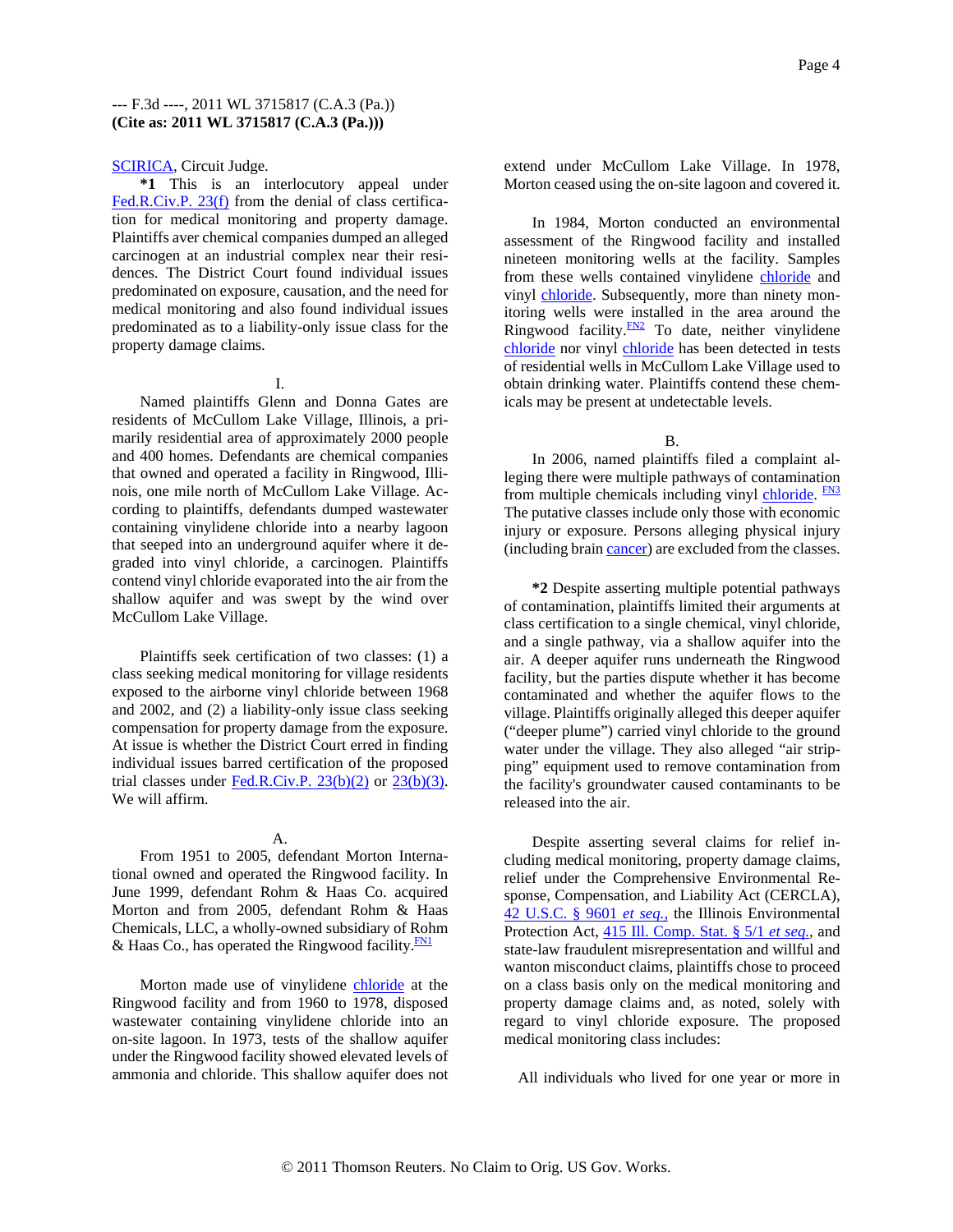total (whether consecutively or not) within McCullom Lake Village during the time period from January 1, 1968 to December 31, 2002. Excluded from the class are individuals for whom brain cancer has been detected and individuals bringing claims in any court of competent jurisdiction arising out of exposure to chlorinated solvents.

The proposed property damage class includes: All persons who presently own real property within McCullom Lake Village, or who owned real property within McCullom Lake Village as of April 25, 2006 (the date of the filing of the complaint) through the present. Excluded from the Class are individuals who have already brought claims in any court of competent jurisdiction arising out of exposure to chlorinated solvents.

Plaintiffs sought certification of only these classes.

At the class certification hearing both parties submitted expert evidence. **FN4** Plaintiffs relied on a report from Paolo Zannetti and a report and testimony from Gary Ginsberg. Zannetti, an expert in modeling dispersion of air pollution, submitted a report estimating the dispersion of vinyl chloride over the village based on data from the monitoring wells. Ginsberg, a toxicologist at the Connecticut Department of Public Health, presented a risk assessment of exposure to vinyl chloride.

To measure the exposure from pollutants such as vinyl chloride, the experts modeled the exposure of residents compared to their background levels of exposure absent the alleged pollution attributable to the defendants. FN5 Plaintiffs contend the natural background level is 0.042 micrograms per cubic meter ("/m3"), a measure contained in the federal Environmental Protection Agency's 1999 National–Scale Air Toxics Assessment.

**\*3** Zannetti's report modeled the emissions over the village using data from monitoring wells to develop models for the concentration of vinyl chloride in the air during four time periods, 1940–67, 1968–89, 1990–96, and 1997–2006. Included in his report are maps of the village with isopleth lines  $\frac{FN6}{FN6}$  showing the concentration of vinyl chloride exposure for persons within the isopleth during each time period. The isopleths are based on his "high scenario," which was an estimate based on the highest single recorded concentration at each monitoring site. He also developed a scenario he termed the "low scenario," which extrapolated exposure from the average of all recorded concentrations at each site. Zannetti used the highest recorded data because, in his opinion, the contamination had ended by the time the monitoring began and the historical levels were expected to be significantly higher than those measured. The exposure at the part of the village closest to the shallow plume ranged from 0.0266  $\langle \text{mu}\rangle$ /m3 to 0.210  $\langle \text{mu}\rangle$ /m3 in the "high scenario" and  $0.00554 < \langle \text{mu} \rangle > \langle \text{m}3 \text{ to } 0.0159$  $\leq$ mu $\geq$ /m3 in the "low scenario."  $\frac{FN7}{FN7}$ 

Ginsberg testified that the average amount of exposure for residents of the village over a twenty-five year period from the shallow plume would be 0.127  $\langle \langle \text{mu} \rangle \rangle / \text{m}$ 3 (in addition to any background exposure). Ginsberg arrived at this figure by averaging the concentrations in Zannetti's isopleths based on the "high scenario." **FN8** The "high scenario" extrapolated exposure levels based on maximum detected concentration at monitoring wells from 1985 to 1990. He used the "high scenario" because "the contamination was likely higher in the past." In his view, the scenario still probably underestimated the exposure. If the "low scenario" were used the average exposure for a twenty-five year period would be  $0.011 <$   $<$ mu $>$ /m3.

Ginsberg disclaimed that his report  $\frac{FN9}{FN}$  was conclusive as to individual cases. At one point during his hearing testimony, Ginsberg stated the hypothetical risk calculations are "not meant to predict risk for a single individual under any specific scenario" because of "individual or personal variability—susceptibility."

The District Court denied class certification for both classes. It found the medical monitoring class lacked the cohesiveness needed to maintain a class under Rule  $23(b)(2)$  and that common issues of law and fact did not predominate as required under Rule  $23(b)(3)$ . Both failed for the same reason—the "common" evidence proposed for trial did not adequately typify the specific individuals that composed the two classes. The court also found the remaining individual issues would require trial, undoing any efficiencies of class proceedings and possibly leading a second jury to reconsider evidence presented to the jury in the class proceeding.

The court found plaintiffs failed to present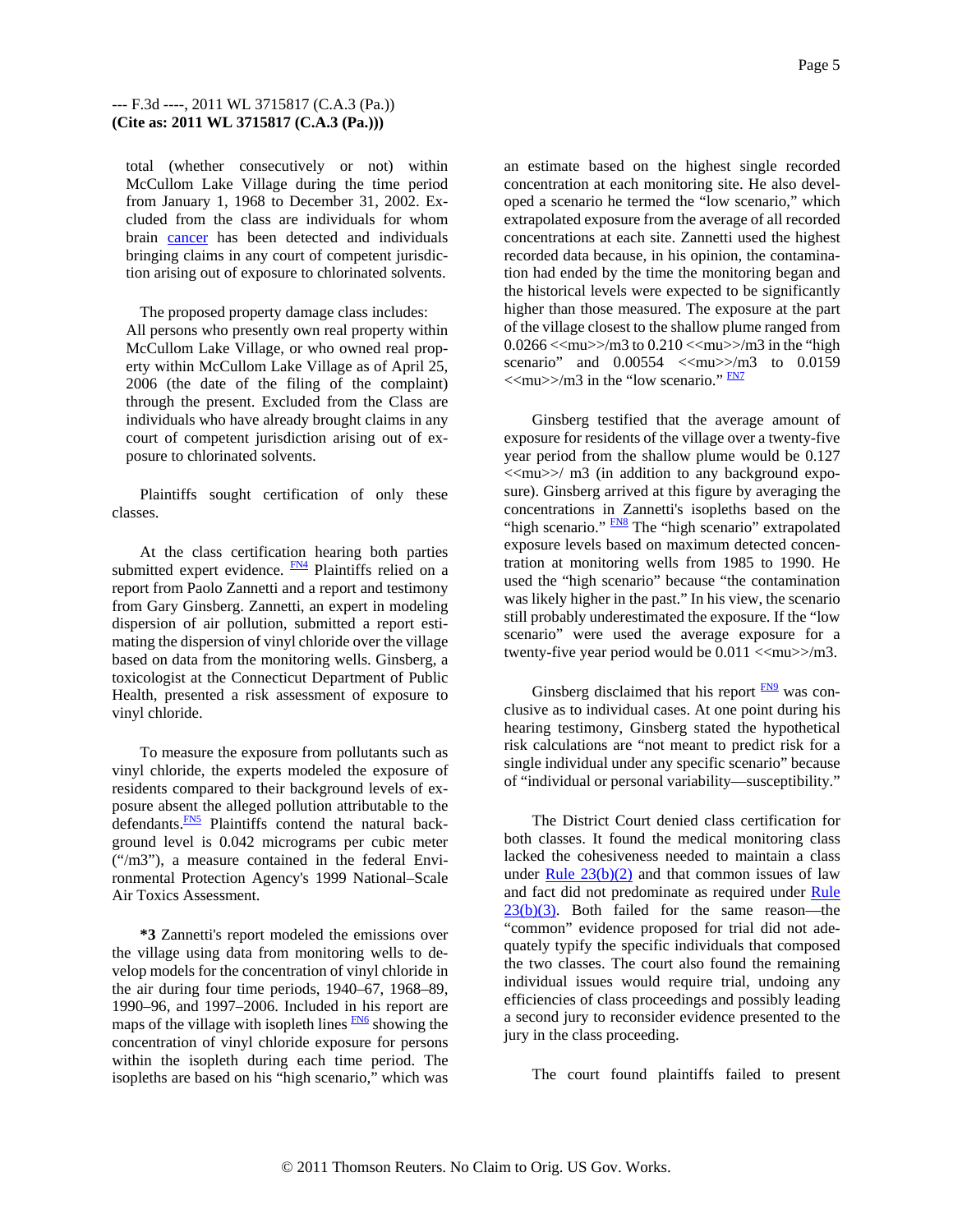common proof of three issues critical to recovering on the medical monitoring claim—(1) that plaintiffs suffered from exposure greater than normal background levels, (2) the proximate result of which is significantly increased risk of developing a serious disease, and (3) whether the proposed medical monitoring regime is reasonably medically necessary.

**\*4** The court found the proposed expert evidence demonstrating the first element-exposure greater than normal background levels—did not reflect the exposure of any specified individuals within the class. The court rejected Ginsberg's risk analysis and use of the 0 .127 <<mu>>/m3 figure because it represented an average exposure, not the exposure of any actual class member. The court also rejected as insufficient Zannetti's isopleths because the maps assumed a constant value for exposure during lengthy time periods. It found the isopleths were "overly simplistic" and averaged the class members' exposures, rendering them unsuitable as common proof.

The court found no common proof of minimum exposure level above which class members were at an increased risk of serious disease. The court rejected the proposed value of  $0.07 <$   $<$ mu $>$ /m3—the EPA's regulatory standard for exposure to a mixed population of children and adults—because 0.07  $\langle \langle \text{mu} \rangle \rangle / \text{m}$ 3 is a precautionary value below which a mixed population is likely to be safe. It does not establish the converse, the required element—the point at which class members would likely be at risk.

The court doubted that putative "common" proof could demonstrate whether the proposed monitoring regime is reasonably medically necessary. Plaintiffs wanted class members to receive serial MRIs to scan for cancerous tumors or CAT scans, if MRIs would pose health risks. The court did not believe a regime could be developed using common proof because of class members' differing ages, medical histories, genetic predispositions, and tolerance of serial MRIs.

The court also denied certification of the property damage class, finding similar defects with the "common" proof. The court noted "[p]laintiffs rely on the same expert testimony that they offered to support their medical monitoring claim." The court refused to certify a liability-only class because the common evidence could not establish contamination at each property that was attributable to the defendants.

II.

[1][2][3] The District Court's reasoned analysis of the denial of class certification makes clear it did not abuse its discretion. "Factual determinations necessary to make Rule 23 findings must be made by a preponderance of the evidence." *Hydrogen Peroxide,* 552 F.3d at 320. We review the District Court's findings for abuse of discretion. *Id.* at 312. A district court abuses its discretion if its "decision rests upon a clearly erroneous finding of fact, an errant conclusion of law or an improper application of law to fact." *Id.* (internal quotation marks omitted). Plaintiffs sought certification of the medical monitoring class under either Rule  $23(b)(2)$  or  $23(b)(3)$ . We will first address denial of class certification under Rule  $23(b)(2)$ .

A.

 $[4]$  Rule  $23(b)(2)$  applies when "the party opposing the class has acted or refused to act on grounds that apply generally to the class, so that final injunctive relief or corresponding declaratory relief is appropriate respecting the class as a whole." Fed.R.Civ.P. 23(b)(2). The Supreme Court recently clarified "Rule  $23(b)(2)$  applies only when a single injunction or declaratory judgment would provide relief to each member of the class." *Wal–Mart Stores, Inc., v. Dukes,* ––– U.S. ––––, 131 S.Ct. 2541, 2557, 180 L.Ed.2d 374 (2011). Rule 23(b)(2), in contrast to (b)(3), "does not authorize class certification when each class member would be entitled to an individualized award of monetary damages." *Id.* But the Court did not conclusively decide "whether there are any forms of 'incidental' monetary relief that are consistent with the interpretation of Rule  $23(b)(2)$  we have announced and that comply with the Due Process Clause." *Id.* at 2561.

## 1.

**\*5** Medical monitoring cannot be easily categorized as injunctive or monetary relief. A medical monitoring cause of action allows those exposed to toxic substances to recover the costs of periodic medical appointments and the costs of tests to detect the early signs of diseases associated with exposure. The few states that recognize medical monitoring as a remedy recognize it as a cause of action, like Pennsylvania, *Redland Soccer Club, Inc. v. Dep't of the Army,* 548 Pa. 178, 696 A.2d 137, 142 (Pa.1997), or treat it as a type of relief granted in connection with a traditional tort cause of action, *see, e.g., Bourgeois v.*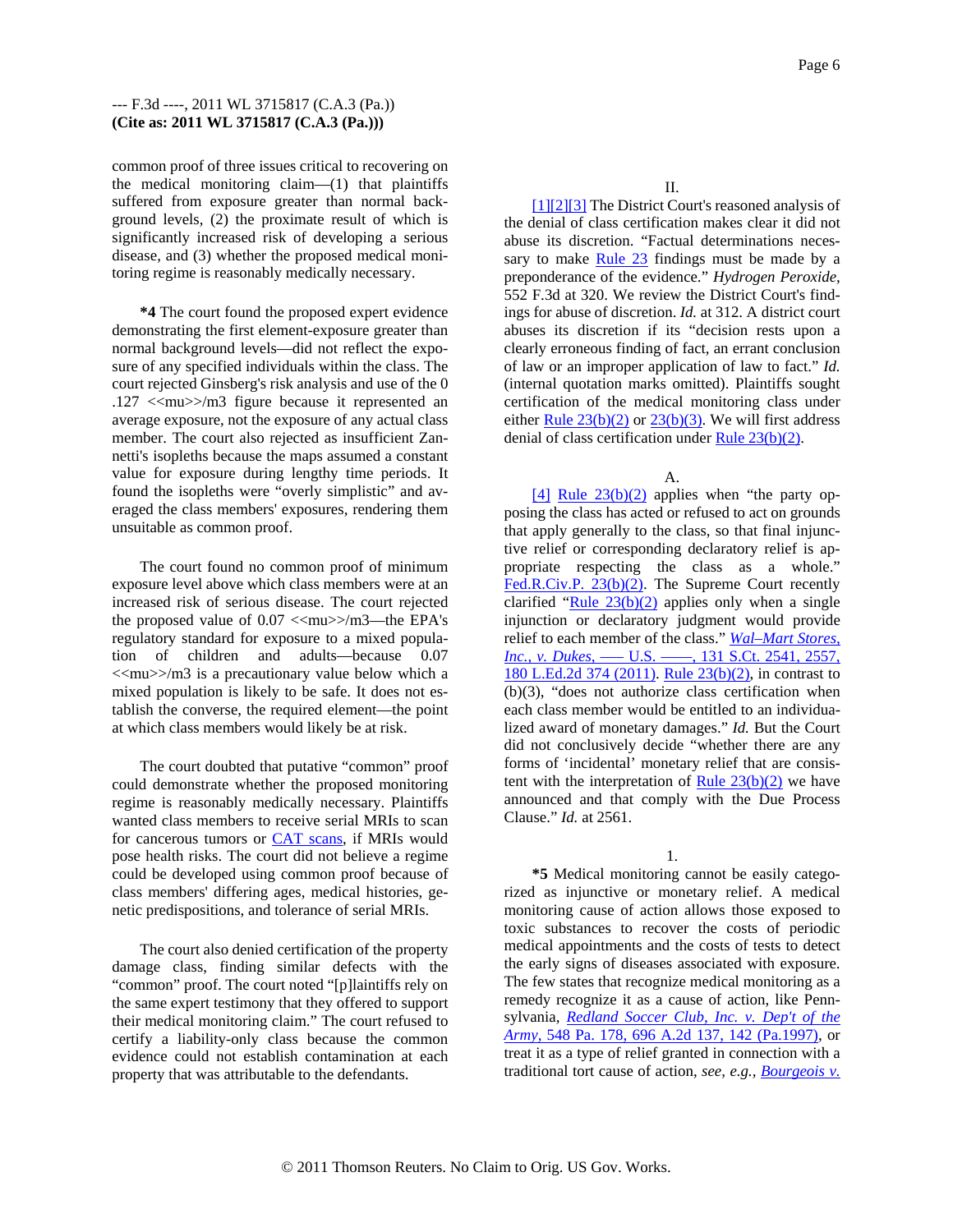*A.P. Green Indus., Inc.,* 716 So.2d 355, 359  $(La.1998)$ .  $\frac{FN10}{TN}$  The remedy of medical monitoring has divided courts on whether plaintiffs should proceed under <u>Rule 23(b)(2)</u> or <u>Rule 23(b)(3)</u>  $\frac{FN11}{FN1}$  The Pennsylvania Supreme Court has endorsed awarding medical monitoring damages as a trust fund which "compensates the plaintiff for only the monitoring costs actually incurred." *Redland Soccer Club,* 696 A.2d at 142 n. 6. It has not yet decided whether medical monitoring awards can be in the form of a lump-sum verdict. *Id.* We have previously reviewed the certification of a Pennsylvania-law medical monitoring class under Rule  $23(b)(2)$  without comment on whether medical monitoring claims are predominately claims for injunctive or monetary relief. *See Barnes v. Am. Tobacco Co.,* 161 F.3d 127, 143 (3d Cir.1998).

The District Court here denied certification under both subsections for reasons unrelated to the injunctive or monetary nature of the relief sought. In light of the Supreme Court's recent decision in *Wal–Mart Stores, Inc., v. Dukes,* ––– U.S. ––––, 131 S.Ct. 2541, 180 L.Ed.2d 374 (2011), we question whether the kind of medical monitoring sought here can be certified under Rule  $23(b)(2)$  but we do not reach the issue. As noted, the Court held " $Rule 23(b)(2)$  applies only when a single injunction or declaratory judgment would provide relief to each member of the class" but left open the question "whether there are any forms of 'incidental' monetary relief that are consistent with the interpretation of Rule  $23(b)(2)$  we have announced and that comply with the Due Process Clause." *Id.* at 2557, 2561 (quoting *Allison v. Citgo Petroleum Corp.,* 151 F.3d 402, 415 (5th Cir.1998)). If the plaintiffs prevail, class members' regimes of medical screenings and the corresponding cost will vary individual by individual. But we need not determine whether the monetary aspects of plaintiffs' medical monitoring claims are incidental to the grant of injunctive or declaratory relief. "[A] single injunction or declaratory judgment" cannot "provide relief to each member of the class" proposed here, *id.* at 2557, due to individual issues unrelated to the monetary nature of the claim. For its part, the District Court found certification improper under either category for reasons apart from the monetary nature of plaintiffs' claims.

## 2.

**\*6** Although Rule 23(b)(2) classes need not meet the additional predominance and superiority requirements of <u>Rule 23(b)(3)</u>, "it is well established that the class claims must be cohesive." *Barnes,* 161 F.3d at 143. Rule  $23(b)(2)$  requires that "the party opposing the class has acted or refused to act on grounds that apply generally to the class."  $Fed.R.Civ.P. 23(b)(2)$ .</u> "The key to the (b)(2) class is 'the indivisible nature of the injunctive or declaratory remedy warranted—the notion that the conduct is such that it can be enjoined or declared unlawful only as to all of the class members or as to none of them.' " *Wal–Mart Stores, Inc.,* 131 S.Ct. at 2557 (quoting Richard A. Nagareda, *Class Certification in the Age of Aggregate Proof,* 84 N.Y.U. L.Rev. 97, 132 (2009)). "Indeed, a(b)(2) class may require more cohesiveness than  $a(b)(3)$  class." *Barnes,* 161 F.3d at 142 FN12

[5] As all class members will be bound by a single judgment, members of a proposed Rule 23(b)(2) injunctive or declaratory class must have strong commonality of interests. The Supreme Court in *Wal–Mart* recently highlighted the importance of cohesiveness in light of the limited protections for absent class members under subsections (b)(1) and  $(b)(2)$ :

Classes certified under  $(b)(1)$  and  $(b)(2)$  share the most traditional justifications for class treatment—that individual adjudications would be impossible or unworkable, as in  $a(b)(1)$  class, or that the relief sought must perforce affect the entire class at once, as in  $a(b)(2)$  class. For that reason these are also mandatory classes: The Rule provides no opportunity for  $(b)(1)$  or  $(b)(2)$  class members to opt out, and does not even oblige the District Court to afford them notice of the action.

*Wal–Mart Stores, Inc.,* 131 S.Ct. at 2558 (footnote omitted). The "disparate factual circumstances of class members" may prevent a class from being cohesive and, therefore, make the class unable to be certified under Rule 23(b)(2). *Carter v. Butz,* 479 F.2d 1084, 1089 (3d Cir.1973).

[6] Because causation and medical necessity often require individual proof, medical monitoring classes may founder for lack of cohesion. *See In re St. Jude Med. Inc.,* 425 F.3d 1116, 1122 (8th Cir.2005); *Ball v. Union Carbide Corp.,* 385 F.3d 713, 727–28 (6th Cir.2004); *Zinser v. Accufix Research Inst., Inc.,* 253 F.3d 1180, 1195–96, *amended,* 273 F.3d 1266 (9th Cir.2001); *Barnes,* 161 F.3d at 143–46; *Boughton v. Cotter Corp.,* 65 F.3d 823, 827 (10th Cir.1995).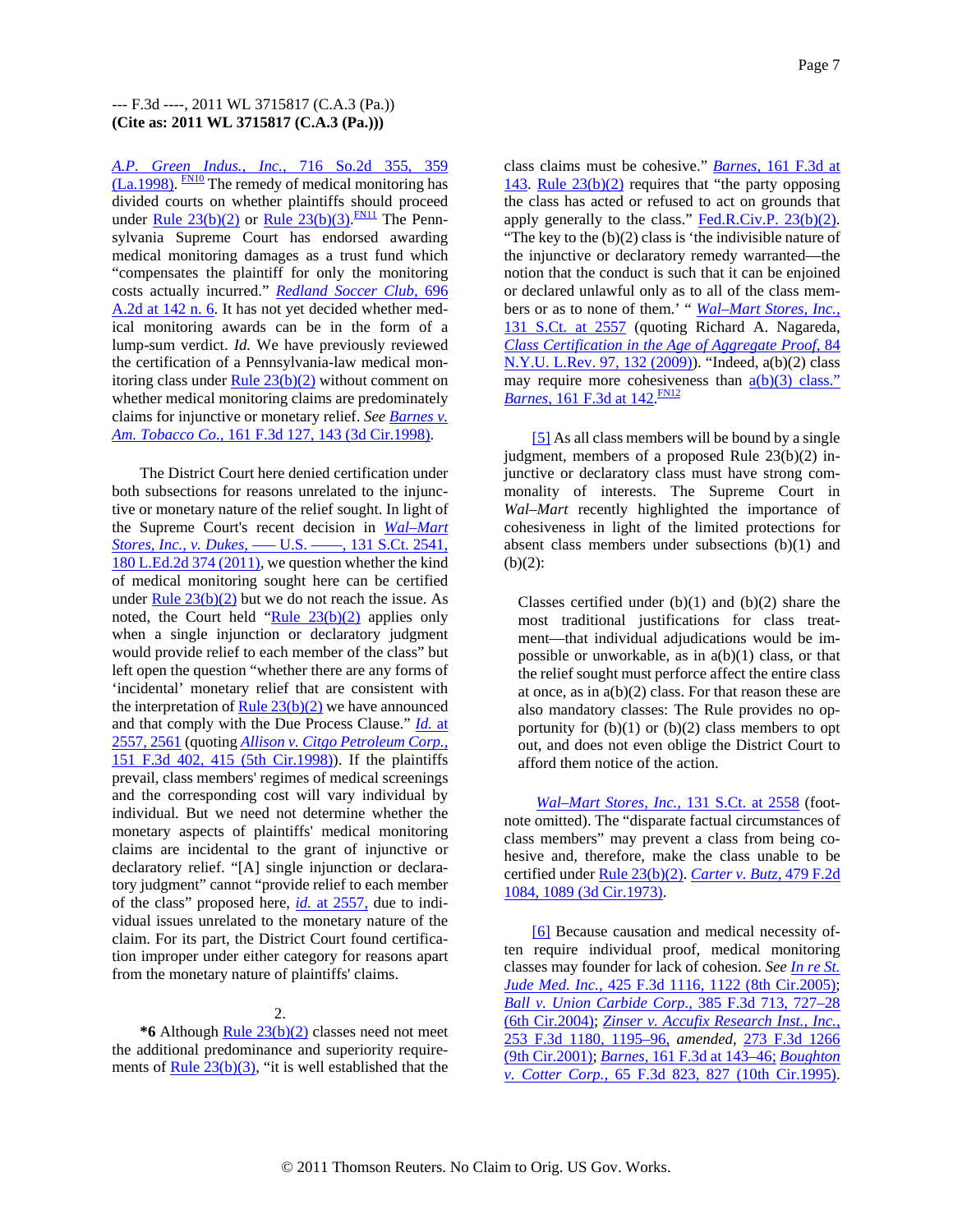Rule 23(b)(2) "does not authorize class certification when each class member would be entitled to an individualized award of monetary damages." FN13 *Wal–Mart,* 131 S.Ct. at 2557.

[7][8] The District Court found individual issues were significant to certain elements of the medical monitoring claims here. To prevail on a medical monitoring claim under Pennsylvania law, $\frac{FM14}{F}$  plaintiffs must prove:

(1) exposure greater than normal background levels;

**\*7** (2) to a proven hazardous substance;

(3) caused by the defendant's negligence;

(4) as a proximate result of the exposure, plaintiff has a significantly increased risk of contracting a serious latent disease;

(5) a monitoring procedure exists that makes the early detection of the disease possible;

(6) the prescribed monitoring regime is different from that normally recommended in the absence of the exposure; and

(7) the prescribed monitoring regime is reasonably necessary according to contemporary scientific principles.

*Redland Soccer Club,* 696 A.2d at 145–46. "Expert testimony is required to prove these elements." *Sheridan v. NGK Metals Corp.,* 609 F.3d 239, 251 (3d Cir.2010) (citing *Redland Soccer Club,* 696 A.2d at 145–46). The District Court identified individual issues that would eclipse common issues in at least three of the required elements, noting several potential variations in proving exposure above background, a significantly increased risk of a serious latent disease, and the reasonable necessity of the monitoring regime. Plaintiffs contend the court misinterpreted and improperly evaluated the evidence on the merits, rather than under a class certification standard, an error compounded by the parties' stipulation that consideration of *Daubert* issues would be put off until after class certification.

3.

[9] The District Court did not err in considering whether the proposed common proof would accurately reflect the exposure of individual members of the class to vinyl chloride.<sup>FN15</sup> "Frequently the 'rigorous analysis' will entail some overlap with the merits of the plaintiffs underlying claim." *Wal–Mart Stores, Inc.,* 131 S.Ct. at 2551. "[T]he court may 'consider the substantive elements of the plaintiffs' case in order to envision the form that a trial on those issues would take.' " *Hydrogen Peroxide,* 552 F.3d at 317 (quoting *Newton v. Merrill Lynch, Pierce, Fenner & Smith, Inc.,* 259 F.3d 154, 166 (3d Cir.2001).

Plaintiffs proposed to show the exposure of class members through the expert opinions of Zannetti and Ginsberg. On appeal, plaintiffs contend the court failed to concentrate on Zannetti's isopleths and failed to recognize that the isopleths provide average exposure per person, not a class-wide average across class members.

The District Court found that the isopleths could not constitute common proof of exposure above background levels. It noted several problems—that the isopleths only showed average daily exposure, not minimum exposure, used average exposure over very long periods of time when exposure likely varied, and could not show that every class member was exposed above background. **FN16** 

[10] Instead of showing the exposure of the class member with the least amount of exposure, plaintiffs' proof would show only the amount that hypothetical residents of the village would have been exposed to under a uniform set of assumptions without accounting for differences in exposure year-by-year or based upon an individual's characteristics. At most, the isopleths show the exposure only of persons who lived in the village for the entire period the isopleth represents and who behaved according to all assumptions that Zannetti made in creating the isopleth.

**\*8** [11] Plaintiffs cannot substitute evidence of exposure of actual class members with evidence of hypothetical, composite persons in order to gain class certification. *Cf.* Principles of the Law of Aggregate Litigation § 2.02 cmt. d, at 89 (2010) ("Aggregate treatment is thus possible when a trial would allow for the presentation of evidence sufficient to demonstrate the validity or invalidity of all claims with respect to a common issue under applicable substantive law,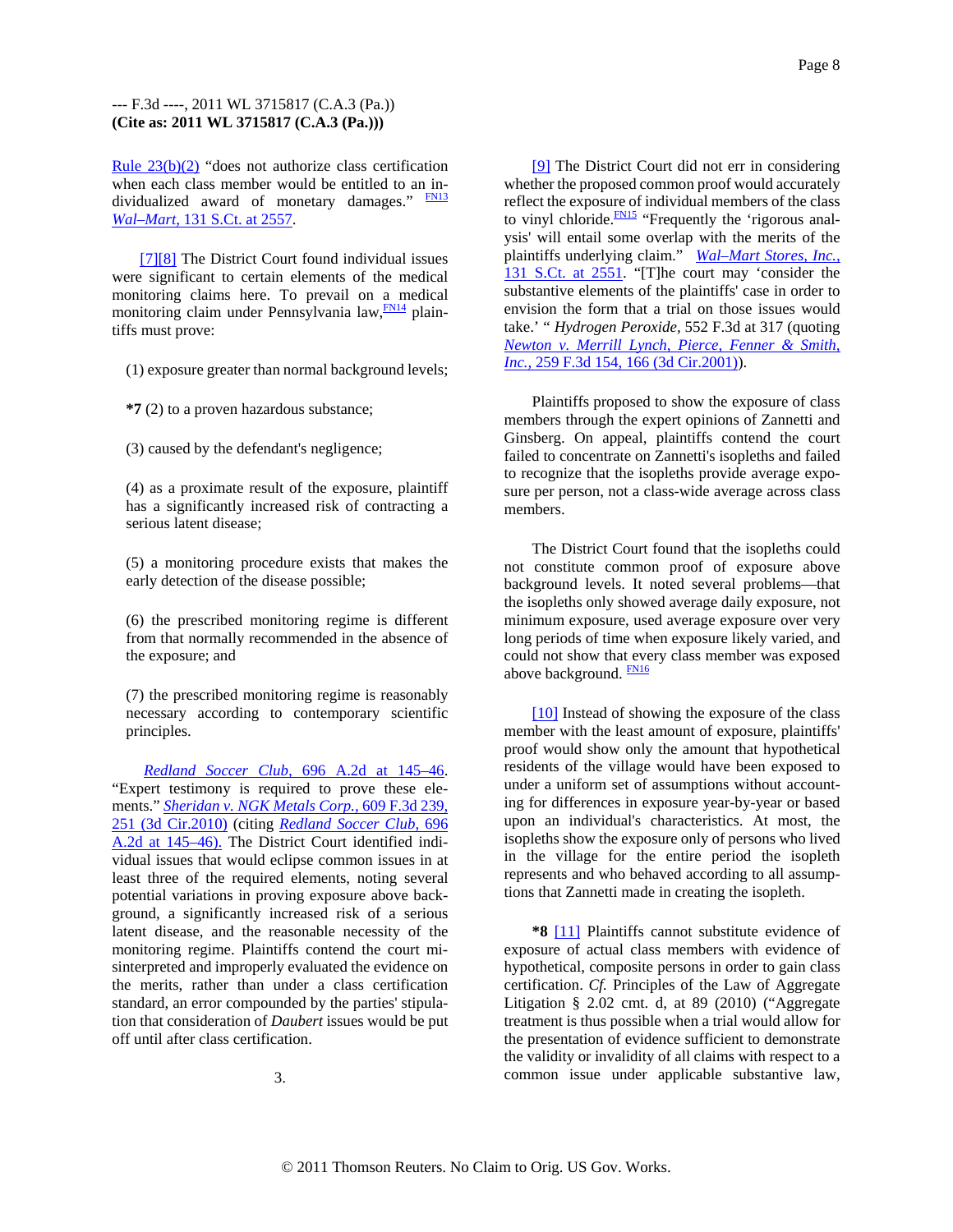without altering the substantive standard that would be applied were each claim to be tried independently and without compromising the ability of the defendant to dispute allegations made by claimants or to raise pertinent substantive defenses."). The evidence here is not "common" because it is not shared by all (possibly even most) individuals in the class. Averages or community-wide estimations would not be probative of any individual's claim because any one class member may have an exposure level well above or below the average.

Attempts to meet the burden of proof using modeling and assumptions that do not reflect the individual characteristics of class members have been met with skepticism. *See In re Fibreboard Corp.,* 893 F.2d 706, 712 (5th Cir.1990) ( "It is evident that these statistical estimates deal only with general causation, for population-based probability estimates do *not* speak to a probability of causation in any one case; the estimate of relative risk is a property of the studied population, not of an individual's case." (internal quotation omitted) (emphasis in original)); *In re "Agent Orange" Prod. Liab. Litig. MDL No. 381,* 818 F.2d 145, 165 (2d Cir.1987) (noting that "generic causation and individual circumstances concerning each plaintiff and his or her exposure to Agent Orange ... appear to be inextricably intertwined" and expressing concern that if the class had been certified for trial "the class action would have allowed generic causation to be determined without regard to those characteristics and the individual's exposure"); *see also* 2 Joseph M. McLaughlin, McLaughlin on Class Actions: Law and Practice § 8:9, at 8–55 to–57 (3d ed. 2006) ("Permitting a class to proceed with its suit without linking its proof to even a single class member would contravene the overwhelming authority recognizing the individualized nature of the causation inquiry in mass tort cases.").

There are several reasons the amount of vinyl chloride exposure for class members would differ from the exposure estimated by Zannetti's isopleths. Levels of vinyl chloride varied within the periods the isopleth measures. Zannetti assumes one constant level of exposure for 1968 to 1989, another for 1990 to 1996 and a third for 1997 to 2006. But another part of Zannetti's report notes the temporal level of exposure varied drastically—even hourly. He states "hourly concentration impacts are frequently one order of magnitude (i.e., 10 times) greater and even two orders

of magnitude (i.e., 100 times) greater than the annual average." The implication of Zannetti's statement is that for the average to be at the calculated level there would be periods when the concentration would be significantly lower than the period average, in addition to the periods when the concentration is significantly higher. This fluctuation makes the specific period of time and amount of time class members were in the village critical in deciding whether they were exposed to higher than background levels. As the court noted, within each of these periods, the exposure varied and only persons residing within the village the entire period would have their personal average exposure equal the average exposure within the isopleth lines.

**\*9** Plaintiffs' experts contended that, because the dumping of vinylidene chloride stopped in 1978, the concentration of vinyl chloride fell during much of the class period. But under the plaintiffs' proposed modeling and isopleths, a class member who lived in the village from 1988–89—a full decade after the dumping ended—would be assumed to have been exposed to the same concentration of vinyl chloride as a person living in the same neighborhood from 1968–69 when dumping occurred.

Moreover, the isopleths do not reflect that different persons may have different levels of exposure based on biological factors or individual activities over the class period. Factors which affect a person's exposure to toxins can include activity level, age, sex, and genetic make-up. *See* Federal Judicial Center, Reference Manual on Scientific Evidence 430 (2d ed.2000). On cross-examination, Ginsberg stated that "[s]ome people will have higher breathing rates per body weight, et cetera," which would create a disparity between the concentrations of vinyl chloride (based on estimated exposure as opposed to actual exposure).

Each person's work, travel, and recreational habits may have affected their level of exposure to vinyl chloride. Ginsberg admitted that differences in the amount of time spent outside the village would create different average concentrations to which the class members were exposed. A person who worked outside the village would have been exposed less than a stay-at-home parent, or retiree. The isopleths assume exposure to the same concentration for class members who may have spent very different amounts of time in the village.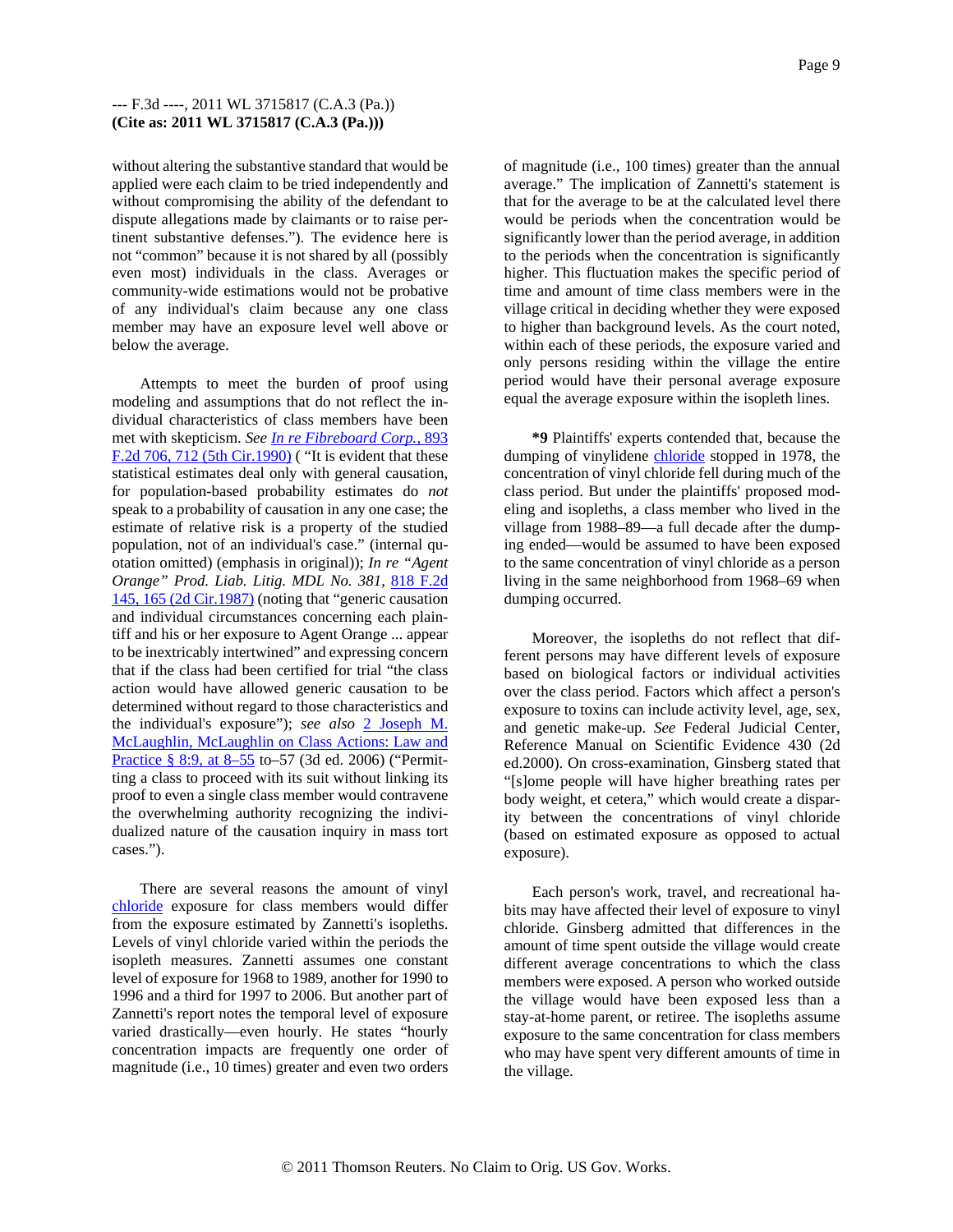Plaintiffs argue unconvincingly that the isopleths reflect average exposure of individuals rather than a classwide average. They contend the isopleth represents a concentration which is the "least exposure of anyone within the area circumscribed by the isopleth line." But one cannot evaluate the accuracy of this claim unless plaintiffs presented some way to measure the actual minimum levels of exposure of individual class members. Plaintiffs' model assumes away relevant variations between the hundreds of residents within the same isopleth lines that would result in exposure to different concentrations of vinyl chloride.<sup>FN17</sup> Their model does not provide individual average exposures of actual class members.

#### 4.

The District Court did not abuse its discretion in finding plaintiffs would be unable to prove a concentration of vinyl chloride that would create a significant risk of contracting a serious latent disease for all class members. Nor was there common proof that could establish the danger point for all class members.

The court identified two problems with the proposed evidence. First, it rejected the plaintiffs' proposed threshold—exposure above  $0.07 <$  <<mu>>/m3, developed as a regulatory threshold by the EPA for mixed populations of adults and children—as a proper standard for determining liability under tort law. Second, the court correctly noted, even if the 0.07 <<mu>>/m3 standard were a correct measurement of the aggregate threshold, it would not be the threshold for each class member who may be more or less susceptible to diseases from exposure to vinyl chlo $ride.$  $FNI8$ 

**\*10** Although the positions of regulatory policymakers are relevant, their risk assessments are not necessarily conclusive in determining what risk exposure presents to specified individuals. *See* Federal Judicial Center, Reference Manual on Scientific Evidence 413 (2d ed. 2000) ("While risk assessment information about a chemical can be somewhat useful in a toxic tort case, at least in terms of setting reasonable boundaries as to the likelihood of causation, the impetus for the development of risk assessment has been the regulatory process, which has different goals."); *id.* at 423 ("Particularly problematic are generalizations made in personal injury litigation from regulatory positions.... [I]f regulatory standards are

discussed in toxic tort cases to provide a reference point for assessing exposure levels, it must be recognized that there is a great deal of variability in the extent of evidence required to support different regulations.").

Thus, plaintiffs could not carry their burden of proof for a class of specific persons simply by citing regulatory standards for the population as a whole. *Cf. Wright v. Willamette Indus., Inc.,* 91 F.3d 1105, 1107 (8th Cir.1996) ( "Whatever may be the considerations that ought to guide a legislature in its determination of what the general good requires, courts and juries, in deciding cases, traditionally make more particularized inquiries into matters of cause and effect.").

Plaintiffs have failed to propose a method of proving the proper point where exposure to vinyl chloride presents a significant risk of developing a serious latent disease for each class member. Plaintiffs propose a single concentration without accounting for the age of the class member being exposed, the length of exposure, other individual factors such as medical history, or showing the exposure was so toxic that such individual factors are irrelevant. The court did not abuse its discretion in concluding individual issues on this point make trial as a class unfeasible, defeating cohesion.

5.

Nor did the court abuse its discretion in determining individual issues defeat cohesion with respect to whether the proposed monitoring regime is reasonably medically necessary. We have been skeptical that the necessity for individuals' medical monitoring regimes can be proven on a class basis. *See Barnes,* 161 F.3d at 146 ("Although the general public's monitoring program can be proved on a classwide basis, an individual's monitoring program by definition cannot."); *see* Principles of the Law of Aggregate Litigation § 2.04 reporter's notes cmt. b, at 126 (2010) ("[A]fter *Barnes,* courts often have withheld class certification for medical monitoring due to the presence of individualized issues...."). Plaintiffs' proposed common evidence and trial plan do not resolve any of the issues in proving medical necessity on an aggregate basis.

The District Court did not err in rejecting plaintiffs' conclusory allegation they could prove the need for serial MRIs on a classwide basis. There were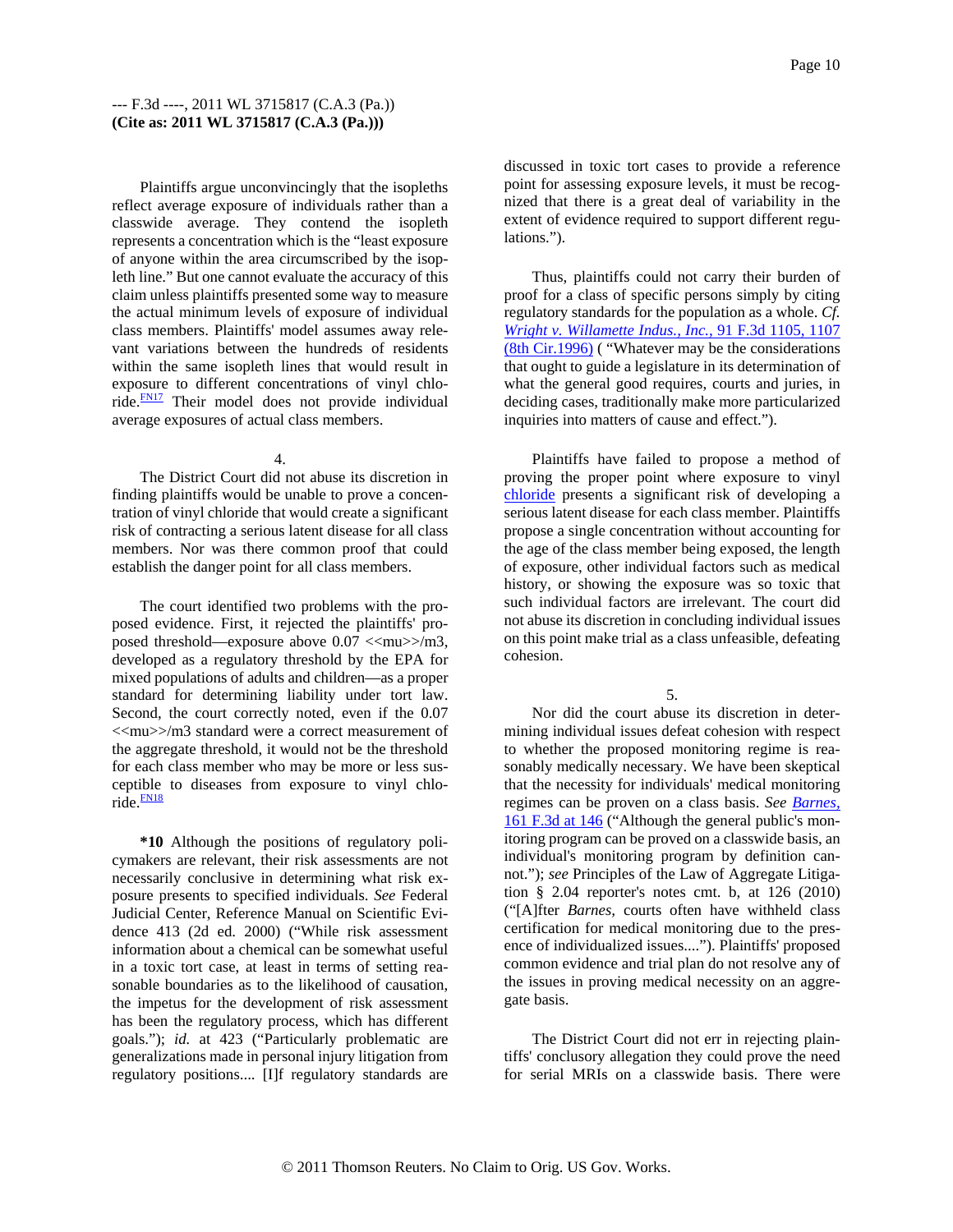conflicting expert reports. Ginsberg's report contended class members were at increased risk due to exposure but did not discuss possible monitoring and treatment regimes. Melissa Neiman, a neurosurgeon, suggested that serial MRIs and neurological examinations can be used to detect types of brain cancer associated with exposure to vinyl chloride without explanation of their effectiveness or potential risk. None of plaintiffs' experts addressed how medical monitoring would proceed. Defendants' expert Peter Valberg, a toxicologist, maintained the negative health effects of screening may outweigh any potential benefits. Another defense expert, Henry Friedman, a neuro-oncologist, contended a regime of serial MRIs would be contraindicated and potentially risky because the contrast agent used for MRIs poses dangers to those with **kidney disease**. The court did not err in crediting defense experts' detailed discussions of why the medical monitoring regime would present individual rather than common issues. *See Hydrogen Peroxide,* 552 F.3d at 323 ("Weighing conflicting expert testimony at the certification stage is not only permissible; it may be integral to the rigorous analysis Rule 23 demands.").

**\*11** Plaintiffs' proposed common evidence and trial plan would not be able to prove the medical necessity of plaintiffs' proposed monitoring regime without further individual proceedings to consider class members' individual characteristics and medical histories and to weigh the benefits and safety of a monitoring program. Plaintiffs cannot show the cohesiveness required for certification of a Rule 23(b)(2) class. The court did not abuse its discretion in refusing to certify a class that would be able to resolve few if any issues that would materially advance resolution of the underlying claims.

#### B. 1.

[12] Plaintiffs also sought certification under Rule 23(b)(3). The requirements of predominance and superiority  $\frac{FN19}{FN19}$  for maintaining a class action under Rule  $23(b)(3)$  are less stringent than the cohesiveness requirement of Rule 23(b)(2). FN20 *See Barnes,* 161 F.3d at 143; *In re St. Jude Med. Inc.,* 425 F.3d at 1121. But the two inquiries are similar. "The Rule  $23(b)(3)$ predominance inquiry tests whether proposed classes are sufficiently cohesive to warrant adjudication by representation." *Amchem,* 521 U.S. at 623.

Courts have generally denied certification of medical monitoring classes when individual questions involving causation and damages predominate over (and are more complex than) common issues such as whether defendants released the offending chemical into the environment. *See In re St. Jude Med., Inc.,* 522 F.3d 836, 840 (8th Cir.2008) (reversing the decision to certify a Rule  $23(b)(3)$  class for "the highly individualized remedy of medical monitoring"); *see generally* 7AA Charles Alan Wright, Arthur R. Miller, Mary Kay Kane & Richard L. Marcus, Federal Practice & Procedure  $\S$  1782 (3d ed. 2005) ("To the extent that different injuries are alleged to have occurred to different class members and over different periods of time, it is difficult to show that common issues predominate and that a class action would be superior.").

[13] As discussed, the inquiries into whether class members were exposed above background levels, whether class members face a significantly increased risk of developing a serious latent disease, and whether a medical monitoring regime is reasonably medically necessary all require considering individual proof of class members' specific characteristics. The court did not abuse its discretion in finding individual issues predominate over any issues common to the class.

 $\mathcal{L}$ 

Plaintiffs contend an alternative class could have been certified. They offer three possible modifications—only one of which they presented to the District Court. Plaintiffs suggested in a footnote in their trial reply brief that, if their proposed common proof were insufficient, they could create isopleths measuring exposure in each calendar year. The jury would then use these yearly isopleths to determine if residents' exposure levels in that year satisfied the elements of Pennsylvania's medical monitoring cause of action.

**\*12** [14] The court did not err in rejecting plaintiffs' alternative class definition. "A party's assurance to the court that it intends or plans to meet the requirements is insufficient." *Hydrogen Peroxide,* 552 F.3d at 318 (citing *Newton,* 259 F.3d at 191). "Rule 23 does not set forth a mere pleading standard. A party seeking class certification must affirmatively demonstrate his compliance with the Rule—that is, he must be prepared to prove that there are *in fact* sufficiently numerous parties, common questions of law or fact,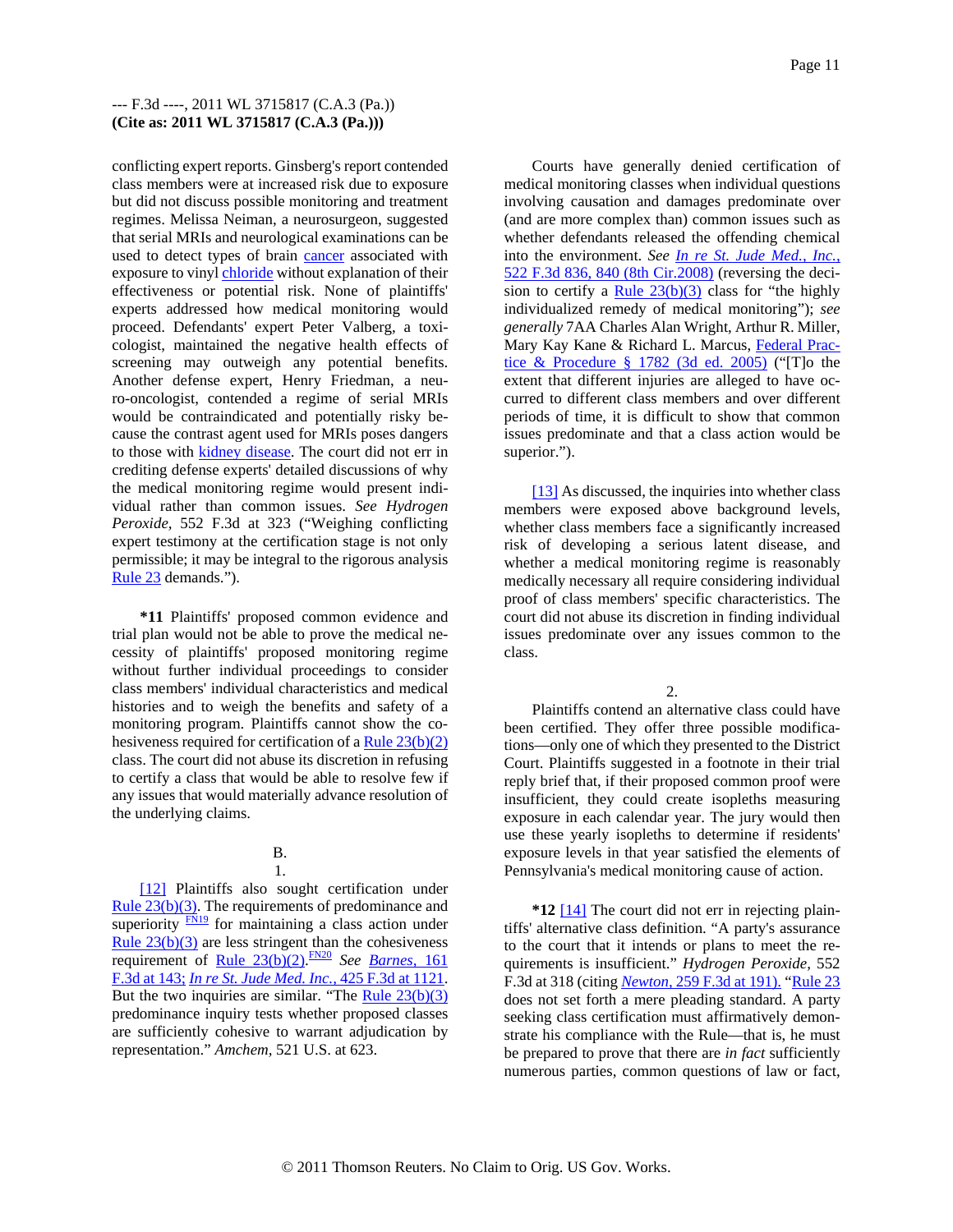etc." *Wal–Mart Stores, Inc.,* 131 S.Ct. at 2551. "[A] district court errs as a matter of law when it fails to resolve a genuine legal or factual dispute relevant to determining the requirements." *Hydrogen Peroxide,* 552 F.3d at 320. Plaintiffs did not present yearly isopleths to the trial court, did not show such isopleths to be feasible given the limited data available, and did not explain how these yearly determinations would correspond to actual class members.

On appeal, plaintiffs suggest for the first time two further refinements to their class definition. Plaintiffs contend common issues would predominate if the class definition were (1) amended to include only class residents who lived in the village for the entire period represented by the isopleths presented to the trial court, or (2) amended to include only class members who lived in the village for an entire calendar year and yearly isopleths were created. These alternatives are not properly before us, having never been presented to the trial court. Even if we were to consider plaintiffs' arguments, their alternatives do not resolve the defects in the isopleths nor provide enough detail to determine how the claims of such a class would be tried.

#### C. 1.

Plaintiffs also sought certification of a Rule  $23(b)(3)$  class of property owners who allegedly suffered loss in property values due to defendants' contamination under theories of public nuisance, private nuisance, strict liability, CERCLA, conspiracy, negligence, negligence *per se,* and trespass. The court noted "[p]laintiffs rely on the same expert testimony that they offered to support their medical monitoring claim." Accordingly, it found common questions did not predominate over individual questions because "[a]lthough many aspects of [p]laintiffs' claims may be common questions, the parties agree that resolution of those questions leaves significant and complex questions unanswered, including questions relating to causation of contamination, extent of contamination, fact of damages, and amount of damages."

[15] The District Court properly explained its reasons for finding that individuals issues predominated over common issues. Plaintiffs cannot fault the court for failing to examine each element of their purported causes of action when they failed to present arguments or propose common proof for each element. As the arguments for certification of the prop-

erty class relied on the same purported "common" evidence as the medical monitoring class, the court did not err by denying certification of the property damage class.

**\*13** The trial court properly considered and rejected the arguments plaintiffs did make. Plaintiffs rely on other instances of property contamination where the courts found common issues predominated. But those cases presented simpler theories of contamination or discrete incidents of contamination. In *Mejdrech v. Met–Coil Systems Corp.,* 319 F.3d 910 (7th Cir.2003), the plaintiffs alleged the improper handling of chemicals contaminated the soil and groundwater beneath their properties. The court certified an issue class on the defendant's negligence and the extent of contamination but left damages to be resolved individually. But the Seventh Circuit, in affirming the order certifying the class, noted the question of the "geographical scope of the contamination" was "not especially complex." *Id.* at 912.

Similarly, in *Sterling v. Velsicol Chemical Corp.,* 855 F.2d 1188 (6th Cir.1988), the plaintiffs alleged groundwater contamination that could be discovered merely by testing local wells. *Id.* at 1193. The Sixth Circuit affirmed the certification order but noted a class action is only suited for situations when "the cause of the disaster is a single course of conduct which is identical for each of the plaintiffs." *Id.* at 1197. The court warned:

In complex, mass, toxic tort accidents, where no one set of operative facts establishes liability, no single proximate cause equally applies to each potential class member and each defendant, and individual issues outnumber common issues, the district court should properly question the appropriateness of a class action for resolving the controversy.

*Id.* Not all claims of property damage based on exposure are alike. Single instances or simple theories of contamination may be more apt for consolidated proceedings than extensive periods of contamination with multiple sources and various pathways. *See In re Methyl Tertiary Butyl Ether ("MTBE") Prods. Liab. Litig.,* 241 F.R.D. 435, 447 (S.D.N.Y.2007) (certifying class for damage to property from water contamination but noting "[c]ourts have repeatedly drawn distinctions between proposed classes involving a single incident or single source of harm and proposed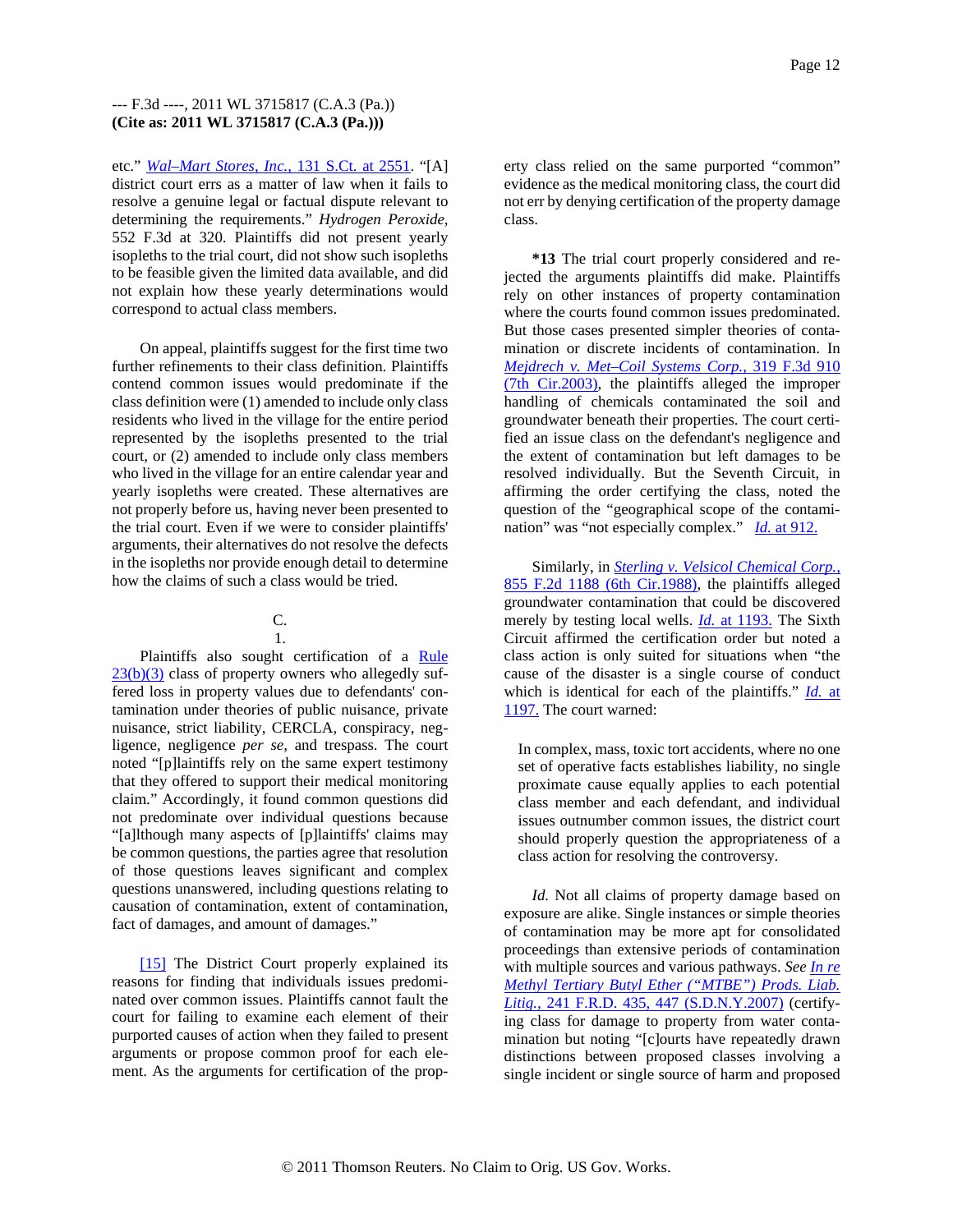classes involving multiple sources of harm occurring over time"); *Reilly v. Gould, Inc.,* 965 F.Supp. 588, 602 (M.D.Pa.1997) (noting in refusing to certify a property damage class "it is the presence of additional individualized factors affecting individual plaintiffs which wreaks havoc on the notion that all plaintiffs' injuries have been caused solely by the defendant's actions").

Here, plaintiffs contend varied levels of vinylidene chloride at various times seeped into a shallow aquifer, degraded into vinyl chloride, diffused from the aquifer to the ground above, and evaporated into the air to be carried over the village. Given the potential difference in contamination on the properties, common issues do not predominate. *Cf. Fisher v. Ciba Specialty Chems. Corp.,* 238 F.R.D. 273, 305 n. 70 (S.D.Ala.2006) ("[A] property-by-property inquiry will unquestionably be necessary to determine whether that source and that pathway have any bearing on the experience of a particular property owner within the Proposed Class Area."). The District Court did not abuse its discretion in finding the property damage class members' individual issues predominated over the issues common to the class.

# $2<sup>2</sup>$

**\*14** [16] Alternatively, plaintiffs contend that, even if common issues do not predominate, the court should have certified an "issue only" class on liability. The court found an issue class was not feasible and would not advance the resolution of class members' claims. The court noted both the fact of damages and the amount of damages "would remain following the class-wide determination of any common issues," and further that causation and extent of contamination would need to be determined at follow-up proceedings. Due to the numerous individual issues that would remain, the court declined to certify a liability-only class.

[17] "[A] court's decision to exercise its discretion under <u>Rule 23(c)</u>(4),[ $\frac{FN21}{TN21}$ ] like any other certification determination under  $Rule 23$ , must be supported by rigorous analysis." *Hohider v. United Parcel Serv., Inc.,* 574 F.3d 169, 200–01 (3d Cir.2009). Rule  $23(c)(4)$  "both imposes a duty on the court to insure that only those questions which are appropriate for class adjudication be certified, and gives it ample power to 'treat common things in common and to distinguish the distinguishable.' " *Chiang v. Veneman,*

385 F.3d 256, 267 (3d Cir.2004) (quoting *Jenkins v. United Gas Corp.,* 400 F.2d 28, 35 (5th Cir.1968)). "The interaction between the requirements for class certification under Rule  $23(a)$  and (b) and the authorization of issue classes under Rule  $23(c)(4)$  is a difficult matter that has generated divergent interpretations among the courts." *Hohider,* 574 F.3d at 200 n. 25.

Courts have disagreed over the extent to which the ability to certify issue classes alters the predominance requirement. Some appellate courts have viewed Rule  $23(c)(4)$  as a "housekeeping rule" allowing common issues to be certified only when the cause of action, taken as a whole, meets the predominance requirement. *See Castano v. Am. Tobacco Co.,* 84 F.3d 734, 745 n. 21 (5th Cir.1996). Others have allowed certification of issue classes even if common questions do not predominate for the cause of action as a whole. *See In re Nassau County Strip Search Cases,* 461 F.3d 219, 226 (2d Cir.2006); *Gunnells v. Healthplan Servs., Inc.,* 348 F.3d 417, 439 (4th Cir.2003); *Valentino v. Carter–Wallace, Inc.,* 97 F.3d 1227, 1234 (9th Cir.1996). We noted the split of authority in *Hohider.* 574 F.3d at 200 & n. 25.

The District Court here found "resolution of [common] questions leaves significant and complex questions unanswered." We agree, as the common issues here are not divisible from the individual issues. *See Hohider,* 574 F.3d at 200 n. 25. Following *Hohider,* the District Court conducted a rigorous analysis on the effect "partial certification would have on the class action going forward." *Id.* at 202. In *Hohider,* we provided relevant considerations on when a district court may wish to carve at the joints to form issue classes and cited the ALI's Proposed Final Draft of the Principles of the Law of Aggregate Litigation. The ALI's final draft preserved and expanded its discussion of these important considerations. *See* Principles of the Law of Aggregate Litigation §§ 2.02–05, 2.07–2.08 (2010).

**\*15** Rather than joining either camp in the circuit disagreement, we believe the considerations set forth in *Hohider* and more recently in the Final Draft of the ALI's Principles of Aggregate Litigation provide the most sound guidance in resolving this complicated area of class action procedure.

In light of the adoption of the Final Draft of the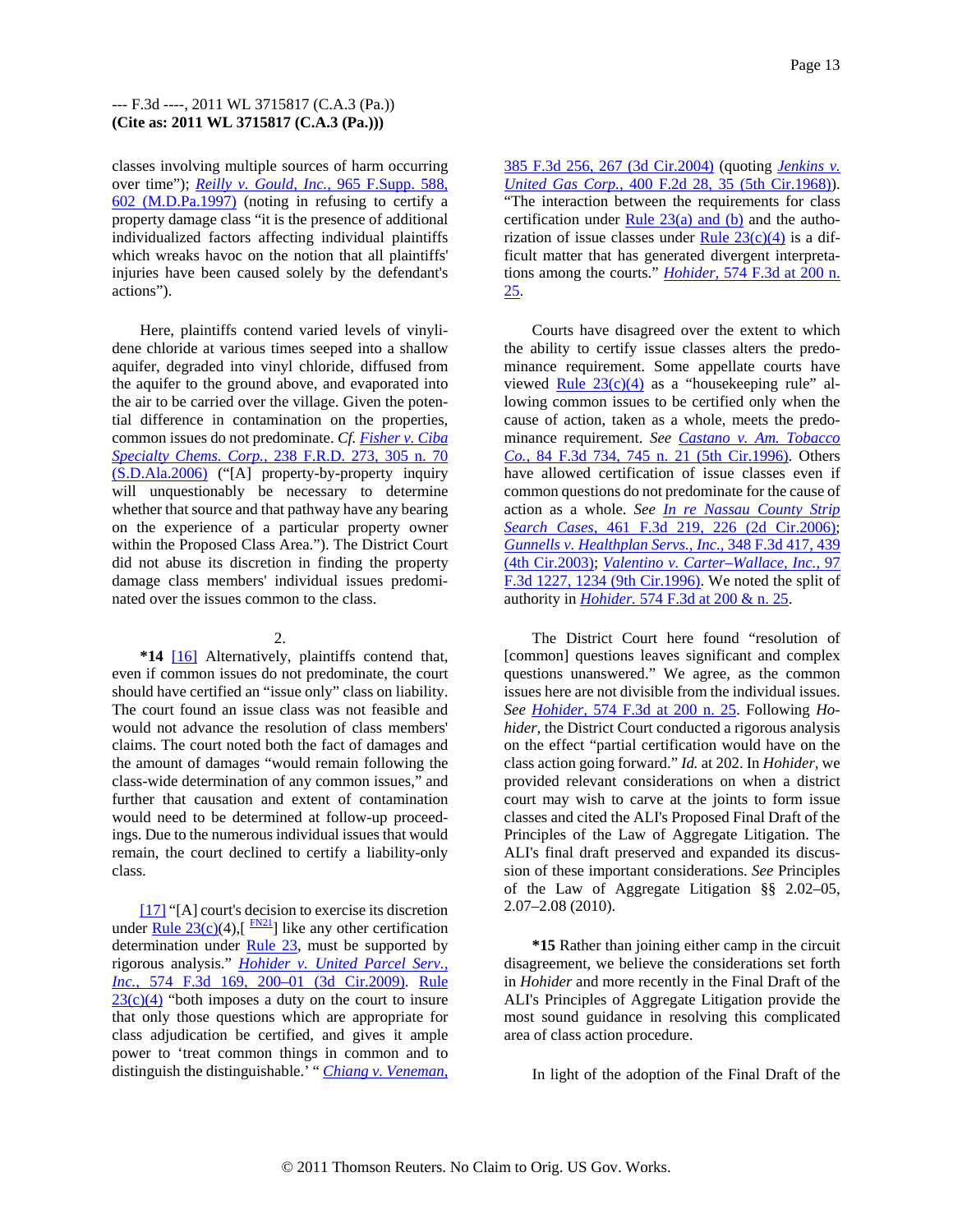Principles of Aggregate Litigation, when deciding whether or not to certify an issue class, the trial court should consider: the type of claim(s) and issue(s) in question; the overall complexity of the case; the efficiencies to be gained by granting partial certification in light of realistic procedural alternatives; the substantive law underlying the claim(s), including any choice-of-law questions it may present and whether the substantive law separates the issue(s) from other issues concerning liability or remedy; the impact partial certification will have on the constitutional and statutory rights of both the class members and the defendant(s); the potential preclusive effect or lack thereof that resolution of the proposed issue class will have; the repercussions certification of an issue(s) class will have on the effectiveness and fairness of resolution of remaining issues; the impact individual proceedings may have upon one another, including whether remedies are indivisible such that granting or not granting relief to any claimant as a practical matter determines the claims of others; and the kind of evidence presented on the issue(s) certified and potentially presented on the remaining issues, including the risk subsequent triers of fact will need to reexamine evidence and findings from resolution of the common issue(s). *See* Principles of the Law of Aggregate Litigation §§ 2.02–05 (2010); *Hohider,* 574 F.3d at 201. This non-exclusive list of factors should guide courts as they apply  $Fed.R.Civ.P. 23(c)(4) "to 'treat common"$ </u> things in common and to distinguish the distinguishable.' " *Chiang,* 385 F.3d at 256 (quoting *Jenkins,* 400 F.2d at 35).

[18] When certifying an issue class the court should clearly enumerate the issue(s) to be tried as a class as required by Fed.R.Civ.P. 23(c)(1)(B). *See Wachtel v. Guardian Life Ins. Co. of Am.,* 453 F.3d 179, 184–85 (3d Cir.2006). It should also explain how class resolution of the issue(s) will fairly and efficiently advance the resolution of class members' claims, including resolution of remaining issues. *See* Principles of the Law of Aggregate Litigation §§ 2.02(e) (2010).

The trial court here did not abuse its discretion by declining to certify a liability-only issue class when it found liability inseverable from other issues that would be left for follow-up proceedings. Nor did the court err in finding no marked division between damages and liability.

Plaintiffs have neither defined the scope of the liability-only trial nor proposed what common proof would be presented. $\frac{FN22}{FN}$  The claims and issues here are complex and common issues do not easily separate from individual issues. A trial on whether the defendants discharged vinlydine chloride into the lagoon that seeped in the shallow aquifer and whether the vinyl chloride evaporated from the air from the shallow aquifer is unlikely to substantially aid resolution of the substantial issues on liability and causation.

**\*16** Certification of a liability-only issue class may unfairly impact defendants and absent class members. Plaintiffs' bald assertion that class members claims share "the same nucleus of operative facts" is a mere "assurance to the court that it intends or plans to meet the requirements." *Hydrogen Peroxide,* 552 F.3d at 318 (citing *Newton,* 259 F.3d at 191). Plaintiffs appear to rely on the same "common" evidence used for the medical monitoring class, but fail to explain how their estimates of exposure to residents over substantial periods of time corresponds to the level of contamination currently present at each home. It may prejudice absent class members whose properties may be shown to have suffered greater contamination. $\frac{FN23}{FN23}$ 

Given the inability to separate common issues from issues where individual characteristics may be determinative, the District Court did not abuse its discretion in refusing to certify a liability-only property damage class.

## III.

For the foregoing reasons the District Court did not abuse its discretion in denying the plaintiffs' motion for class certification under  $Fed.R.Civ.P. 23(b)(2)$ </u> and  $(b)(3)$ . We will affirm its judgment.

> FN1. Additional defendants Huntsman and Huntsman Polyurethanes were dismissed by stipulation without prejudice and defendant Modine reached a class settlement that the District Court approved.

> FN2. In 1991, Morton voluntarily enrolled the Ringwood facility in the Illinois Environmental Protection Agency's remediation program, an ongoing process. The remediation plan for the shallow aquifer involves using wells and a wastewater treatment plant to decontaminate the water.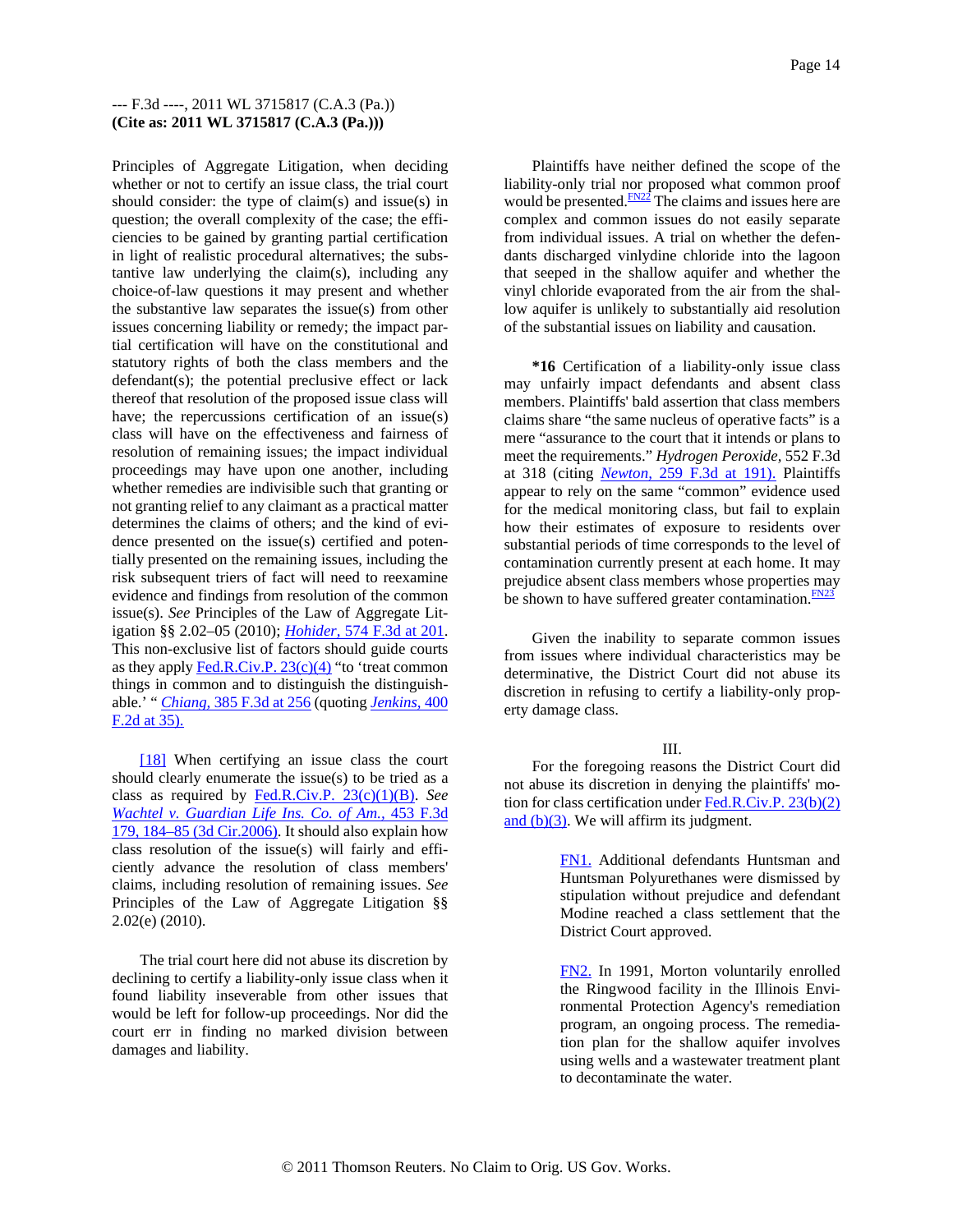FN3. The other contaminants included trichloroethylene (TCE), and 1, 1–Dichloroethylene (DCE) both industrial solvents.

FN4. By stipulation the parties agreed to delay consideration of a pending omnibus *Daubert* motion regarding their proposed experts. In the interim, we decided *In re Hydrogen Peroxide Antitrust Litig.,* 552 F.3d 305 (3d Cir.2008), which required a "rigorous analysis" of the proposed classes in light of the requirements for class certification. *Id.* at 309. The District Court ordered supplementary briefing and informed the parties that they may need to address the reliability of expert evidence to the extent it related to class certification issues. The District Court's analysis turned largely on whether the experts' opinions qualified as common proof and not whether their methods were reliable.

FN5. Exposure is compared to background levels unless the defendant's contamination is so severe that it alters the baseline background level. *See In re Paoli R.R. Yard PCB Litig.,* 113 F.3d 444, 461 (3d Cir.1997). The District Court found the expert testimony did not meet that standard and plaintiffs do not challenge that finding on appeal.

FN6. Isopleths are lines on a map joining points of equal value to show distributions of a specific variable, such as the use of contour lines on a topographical map to show elevation. The isopleth lines here demark areas in and around the village where the estimated concentration of vinyl chloride within the line equals or exceeds the stated value.

FN7. Three isopleth maps show the concentration during the class period. The isopleth modeling the high emission scenario from 1968 to 1989 shows a small fraction of the Village in an isopleth of  $0.20 < \text{cm}$ u $>>$ m3 with the remainder of the Village in an isopleth of  $0.08 <$ <mu>>/m3. The isopleth of the period from 1990 to 1996 shows a significant portion of the Village in an isopleth of  $0.08 \ll m$ u $>>$ m3 and the rest in an isopleth of  $0.022 \ll \text{mu} >> \text{m3}$ . The last isopleth map showing the period from 1997 to 2006 shows a minority of the village in an isopleth of  $0.026 \ll m$   $\gg$  m3 and the remainder in an isopleth of  $0.008 \leq m$ u $>>$ m3.

FN8. The District Court noted Ginsberg described his calculation of the 0.127 figure "in two different, contradictory ways" at the hearing and during his deposition. At his deposition Ginsberg testified he used Zannetti's "high scenario" which is calculated only for the point of the Village closest to the plume. But at the hearing, Ginsberg testified he averaged the two ends of the isopleth distribution—the point closest to the contamination and the point at the furthest end of the village. The District Court found that either explanation would not change the fact the number represents an average of class members' exposure.

FN9. The bulk of Ginsberg's report provides a detailed analysis of the carcinogenic nature of vinyl chloride. The defendants dispute whether vinyl chloride poses a cancer risk to humans. We need not address the issue as it presents a merits determination that does not alter the analysis of the propriety of class certification.

FN10. *See* Principles of the Law of Aggregate Litigation § 2.04 reporter's notes cmt. b, at 124 (2010) ("As a matter of substantive law, courts are split on the viability of, and proper approach to medical monitoring actions."); 7AA Charles Alan Wright, Arthur R. Miller & Mary Kay Kane, Federal Practice & Procedure § 1775, at 55–56 (3d ed. 2005) ("One type of order about which there is some disagreement in the courts is a request for medical monitoring. Some courts have deemed that request the equivalent of one for an injunction; others have treated it as a form of damage relief." (footnote omitted)); 1 Joseph M. McLaughlin, McLaughlin on Class Actions: Law and Practice § 5:18, at 5–70 (3d ed. 2006) ("Medical monitoring is a controversial, cutting-edge concept that has not undergone widespread scrutiny in the state courts, let alone gained widespread ac-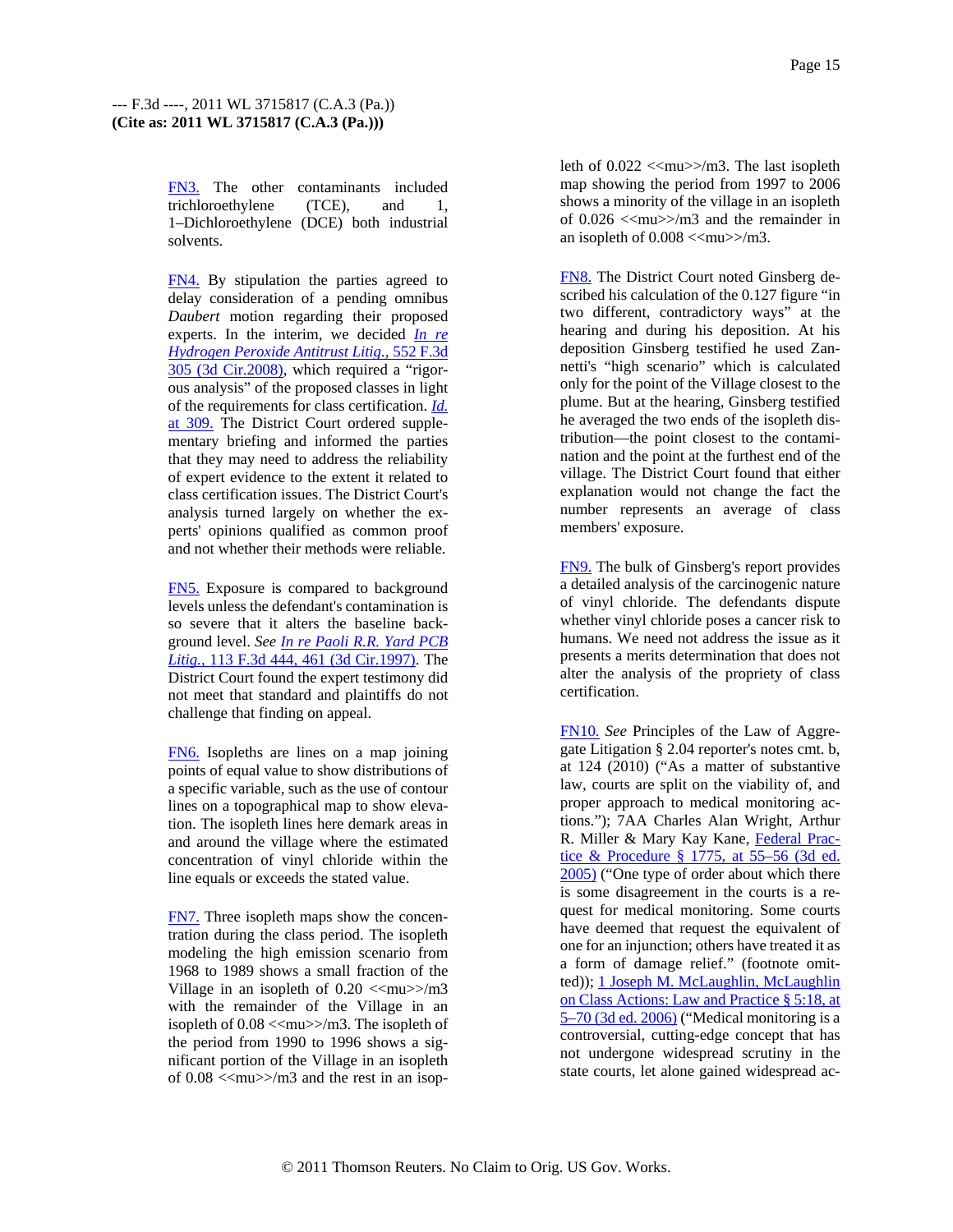ceptance."). Only a handful of states have allowed plaintiffs to recover the costs of medical monitoring without other physical injury. *See Burns v. Jaquays Mining Corp.,* 156 Ariz. 375, 752 P.2d 28, 33–34 (Ariz.Ct.App.1987); *Potter v. Firestone Tire and Rubber Co.,* 6 Cal.4th 965, 25 Cal.Rptr.2d 550, 863 P.2d 795, 822–23 (Cal.1993); *Ayers v. Twp. of Jackson,* 106 N.J. 557, 525 A.2d 287, 314 (N.J.1987); *Redland Soccer Club, Inc. v. Dep't of the Army,* 548 Pa. 178, 696 A.2d 137, 142 (Pa.1997); *Hansen v. Mountain Fuel Supply Co.,* 858 P.2d 970, 979–80 (Utah 1993); *Bower v. Westinghouse Elec. Corp.,* 206 W.Va. 133, 522 S.E.2d 424, 429–30 (W.Va.1999); *see also Adkins v. Thomas Solvent Co.,* 440 Mich. 293, 487 N.W.2d 715, 720 (Mich.1992) (recognizing threats or impending threats to health as actionable under a private nuisance cause of action).

FN11. *Compare, e.g., Boughton v. Cotter Corp.,* 65 F.3d 823, 827 (10th Cir.1995) *with Zinser v. Accufix Research Inst. Inc.,* 253 F.3d 1180, 1194–96, *amended,* 273 F.3d 1266 (9th Cir.2001).

FN12. Commentators have noted that certification requirements under  $Rule 23(b)(2)$  are more stringent than under (b)(3). *See* 7AA Charles Alan Wright, Arthur R. Miller & Mary Kay Kane, Federal Practice and Procedure, § 1784.1, at 343 (3d ed. 2005) ("[T]he common-question and superiority standards of <u>Rule  $23(b)(3)$ </u> are in some ways much less demanding than that of either Rule 23(b)(1) or Rule 23(b)(2) ...."); *see also* 1 Joseph M. McLaughlin, McLaughlin on Class Actions: Law and Practice § 5:15, at 5–57 (3d ed.2006) ("[I]t is well established that a <u>rule  $23(b)(2)$ </u> class should actually have more cohesiveness than a Rule  $23(b)(3)$ class." (internal quotations omitted)).

FN13. As noted, the Court left open whether monetary awards incidental to the grant of declaratory or injunctive relief were permissible. *Id.* at 2561.

FN14. Neither party challenges the trial

court's conclusion that Pennsylvania law applies or that, if Illinois law applied, the Illinois Supreme Court would adopt a cause of action for medical monitoring with the same essential elements as Pennsylvania law.

FN15. Plaintiffs were aware that the issues of class certification were linked to the merits of their claims. In their reply brief to the District Court, plaintiffs stated "[a]lthough typically a party moving for class certification need not present expert opinions on the merits (as opposed to the experts' proposed methodologies), in this case, merits and certification are closely linked."

FN16. While plaintiffs argue the court committed error by describing their evidence as "averages," plaintiffs themselves stated in their reply brief to the District Court that "[p]laintiffs will prove that daily *average* levels of vinyl chloride during the defined periods of time migrated from defendants' manufacturing sites to the Village." (emphasis added).

FN17. Zannetti's report does not list the assumptions made that would affect the concentration of exposure, such as the amount of time spent in the village. Ginsberg, in reaching his average, assumed the residents were present 350 days in a year for 24 hours-a-day, 7 days-a-week for twenty-five years.

FN18. Plaintiffs' experts agreed risk levels varied by individual. Melissa Neiman, a board certified neurosurgeon, noted "[i]ndividuals in the class will likely have varying degrees of risk regarding the development of brain tumors," although in her opinion all exposed persons would have a higher risk than the average non-exposed person. Ginsberg's report states exposure to vinyl chloride has "greater cancer effects in early life for liver and other tumor sites." Therefore, exposure at the screening target of  $0.07 <$   $\langle$ mu $>$  $\rangle$ m3 used for "mixed populations" may pose little risk for healthy adults, but may pose a great risk for children. For example, Ginsberg testified that EPA Region